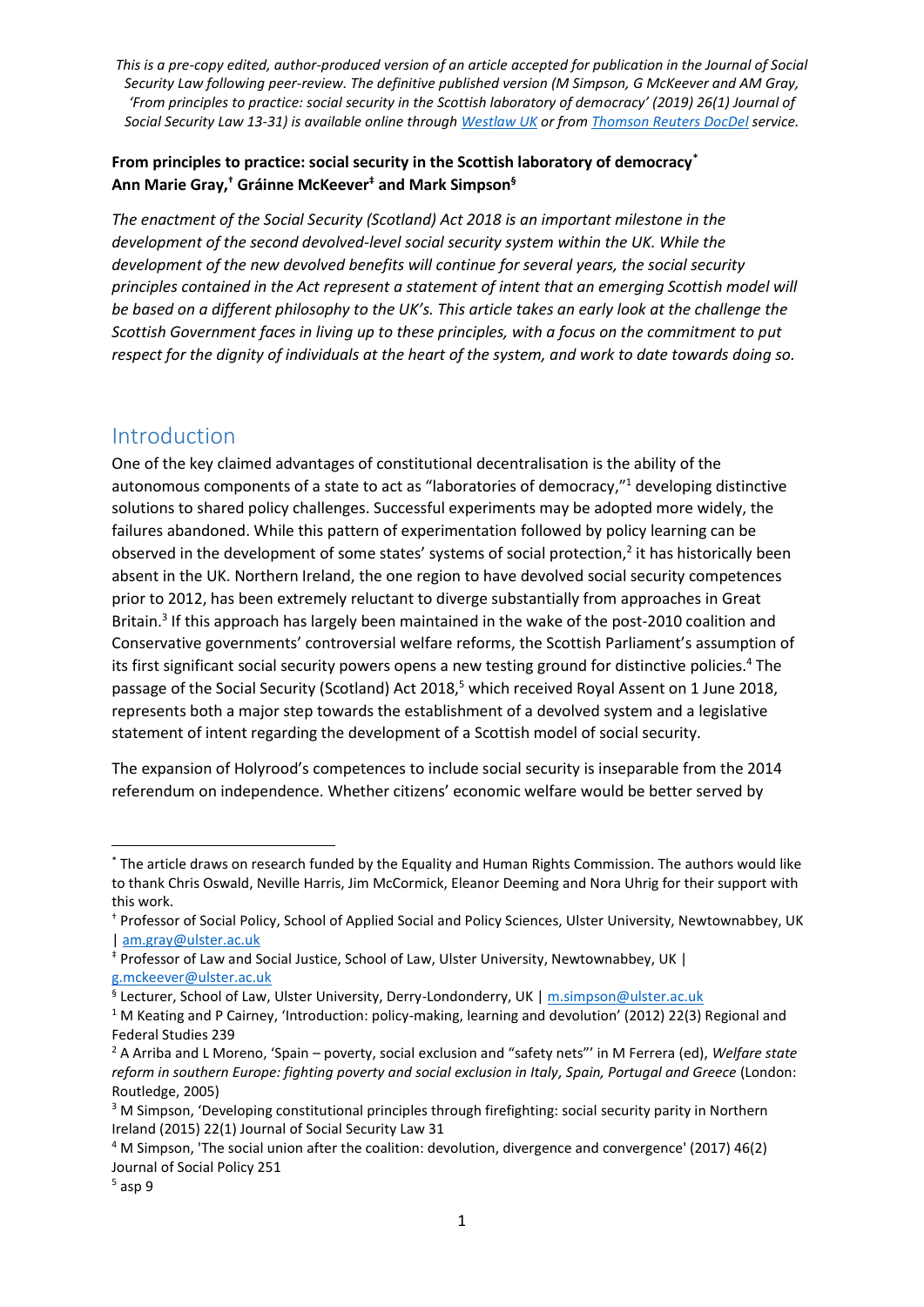independence or remaining part of the UK was central to the debate ahead of the vote.<sup>6</sup> Consequently, when a single, late opinion poll suggested the electorate might opt for secession, "welfare" was high on the list of fields in which the main UK parties promised new competences would be devolved if voters cast their ballots for the Union.<sup>7</sup> The Smith Commission would subsequently recommend devolution of limited parts of the social security system – disability and carers' benefits, the regulated social fund, housing-related benefits and some administrative aspects of universal credit – alongside employment support and the previously devolved responsibility for replacing council tax benefit and the discretionary social fund.<sup>8</sup> The UK government accepted the Smith recommendations<sup>9</sup> and the Scotland Act 2016<sup>10</sup> puts this vision into practice, also providing for a power to top up reserved benefits. The first devolved benefit, a supplement to carer's allowance, is due to commence payment in summer 2018, followed by the Best Start maternity grant and funeral expenses assistance in summer 2019 and the new disability and carer's benefits in 2020 at the earliest.<sup>11</sup>

A former chair of the Scottish Human Rights Commission argues that through the independence referendum and subsequent plebiscite on membership of the European Union, "Scotland has presented its credentials internationally and it's now understood… what its outlook is and what kind of country it wants to become."<sup>12</sup> To a large extent, this "Scottish brand" is defined by a vision of social justice that is claimed to be qualitatively different to that driving many of the UK government's actions. <sup>13</sup> The new devolved competences provide a further opportunity to show the extent of (to borrow a quote usually associated with Wales) the "clear red water" that divides Holyrood from Westminster.<sup>14</sup> The Scottish Government has moved quickly to set out its stall on this front, publishing a set of principles to underpin the development of its social security policy alongside early indications that some devolved benefits will be somewhat more generous than their counterparts in England and Wales.<sup>15</sup> These proposals are situated within a wider political context of social justice-

<sup>6</sup> G Mooney and G Scott, 'The 2014 Scottish independence debate: questions of social welfare and social justice' (2015) 23(1) Journal of Poverty and Social Justice 5

 $7$  D Clegg, 'David Cameron, Ed Miliband and Nick Clegg sign joint historic promise which guarantees more devolved powers for Scotland and protection of NHS if we vote No' (Daily Record, 15 September 2014) <http://www.dailyrecord.co.uk/news/politics/david-cameron-ed-miliband-nick-4265992>; W Dahlgreen, 'Yes campaign lead at 2 in Scottish referendum' (YouGov blog, 6 September 2014)

<sup>&</sup>lt;https://yougov.co.uk/news/2014/09/06/latest-scottish-referendum-poll-yes-lead/> accessed 28 October 2015

<sup>8</sup> Smith Commission, *Report of the Smith Commission for further devolution of powers to the Scottish Parliament* (Edinburgh: Smith Commission, 2014)

<sup>9</sup> HM Government, *Scotland in the United Kingdom: an enduring settlement* (Cm 8990, Edinburgh: Scotland Office, 2015)

 $10$  c11 part 3

<sup>&</sup>lt;sup>11</sup> Citizen's Advice Scotland, 'Details and timescales for the first wave of devolved Scottish benefits announced' (CAS, 30 May 2017) <http://www.cas.org.uk/news/details-and-timescales-first-wave-devolved-scottishbenefits-announced>

<sup>&</sup>lt;sup>12</sup> R Johnston and A Miller, 'Interview with Professor Alan Miller' (2016) 75 Scottish Human Rights Journal 2, 3 <sup>13</sup> G Mooney and C Williams, 'Forging new "ways of life"? Social policy and nation building in devolved Scotland and Wales' (2006) 26(3) Critical Social Policy 608

<sup>&</sup>lt;sup>14</sup> DS Moon, 'Rhetoric and policy learning: on Rhodri Morgan's "clear red water" and "made in Wales" health policies' (2013) 28 Public Policy and Administration 306

<sup>15</sup> Scottish Government (2016) *A new future for social security: consultation on social security in Scotland.*  Edinburgh: Scottish Government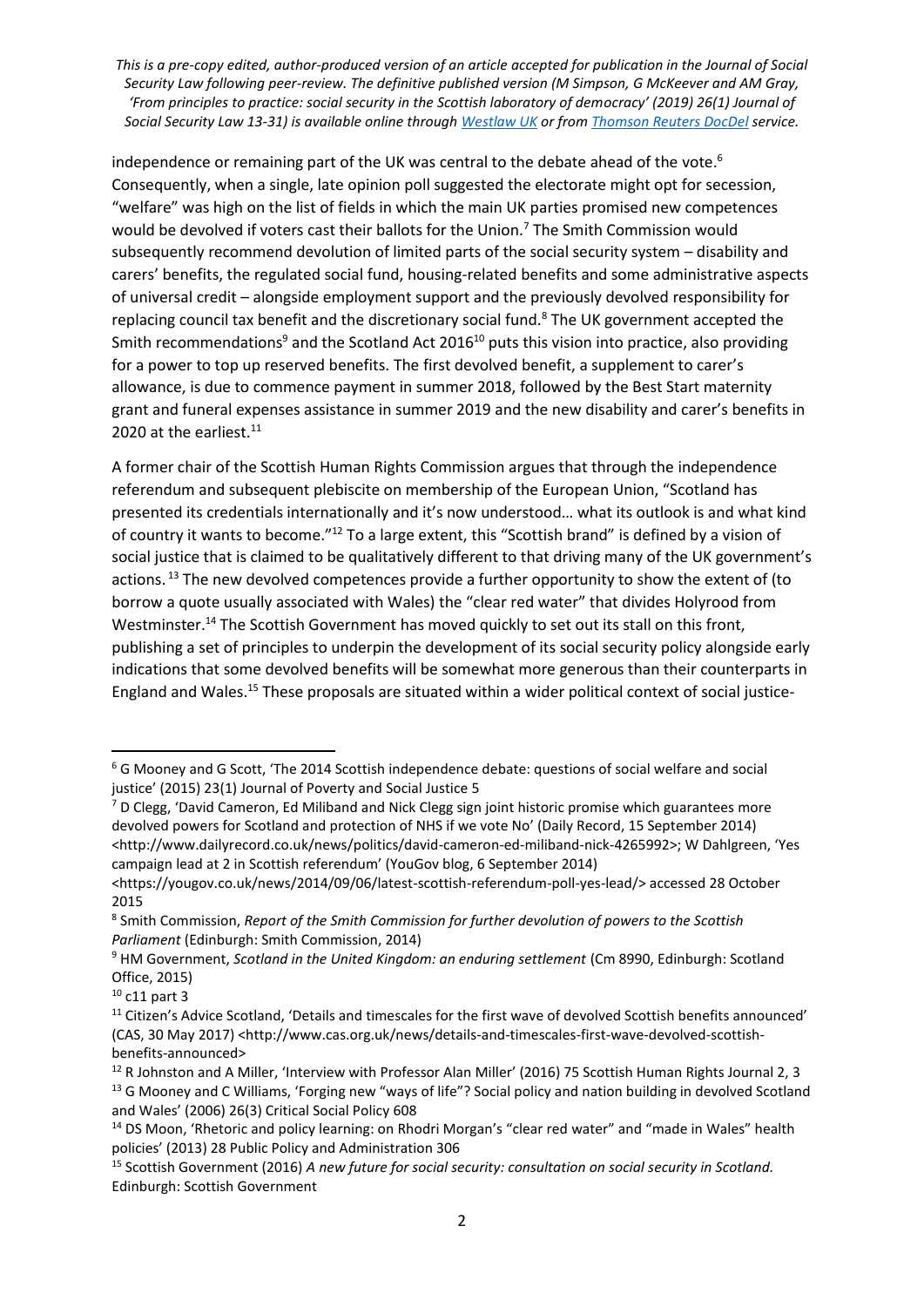focused rhetoric, combining ill-defined pledges to better respect social rights in Scotland<sup>16</sup> with the re-establishment of statutory targets for the reduction of child poverty that broadly reflect those abolished by the UK Government in 2016.<sup>17</sup>

The Scottish Government's "vision" for devolved social security is: "Social security is important to all of us and able to support each of us when we need it." Realisation of this vision is to be guided by the eight principles in the 2018 Act:<sup>18</sup>

- a) social security is an investment in the people of Scotland
- b) social security is itself a human right and essential to the realisation of other human rights,
- c) the delivery of social security is a public service
- d) respect for the dignity of individuals is to be at the heart of the Scottish social security system
- e) the Scottish social security system is to contribute to reducing poverty in Scotland
- f) the Scottish social security system is to be designed with the people of Scotland on the basis of evidence
- g) opportunities are to be sought to continuously improve the Scottish social security system in ways which
	- o put the needs of those who require assistance first, and
	- o advance equality and non-discrimination
- h) the Scottish social security system is to be efficient and deliver value for money.

This article assesses the scale of the challenge facing the Scottish Government as it seeks to put these principles into practice. Its main focus is on principle (d), which focuses on the respect for the dignity of individuals, taking the position that the development of this key principle into practice will contribute to the realisation of other social security principles. Notably, it is impossible to discuss social security as a means of upholding dignity without reference to the *right* to social security and other human rights. A commitment to protecting claimants' dignity will necessarily require consideration of protection against poverty and the reduction of inequality, as well as being in keeping with a continuous search for ways of improving the claimant experience and doing so in cooperation with claimants themselves. The first section seeks to define the concept of dignity in the context of social security, highlighting that there is not necessarily a single, clear definition. This is followed by a section focusing on the commitment to respect the dignity of individuals, particularly the dignity of claimants, in the Scottish social security system and discussion of how this has been reflected in the development to date of the devolved benefits. The subsequent sections shift the spotlight from policy to process, examining the potential contribution of user involvement in policy development to the protection of claimant dignity (and the challenges associated with meaningful coproduction) and the important role of scrutiny, review and appeal processes in ensuring the principles are upheld. A concluding section emphasises the scale of the challenge ahead as the Scottish Government attempts to live up to the standards it has set itself.

<sup>&</sup>lt;sup>16</sup> N Sturgeon, 'Nicola Sturgeon speech at the United Nations on gender equality and human rights' (Scottish National Party, 5 April 2017)

<sup>&</sup>lt;https://www.snp.org/nicola\_sturgeon\_speech\_at\_the\_united\_nations\_on\_gender\_equality\_and\_human\_rig hts> accessed 31 May 2017

<sup>&</sup>lt;sup>17</sup> Child Poverty (Scotland) Act 2017 asp 6; Welfare Reform and Work Act 2016 c7

<sup>18</sup> Social Security (Scotland) Act 2018 asp 9 s1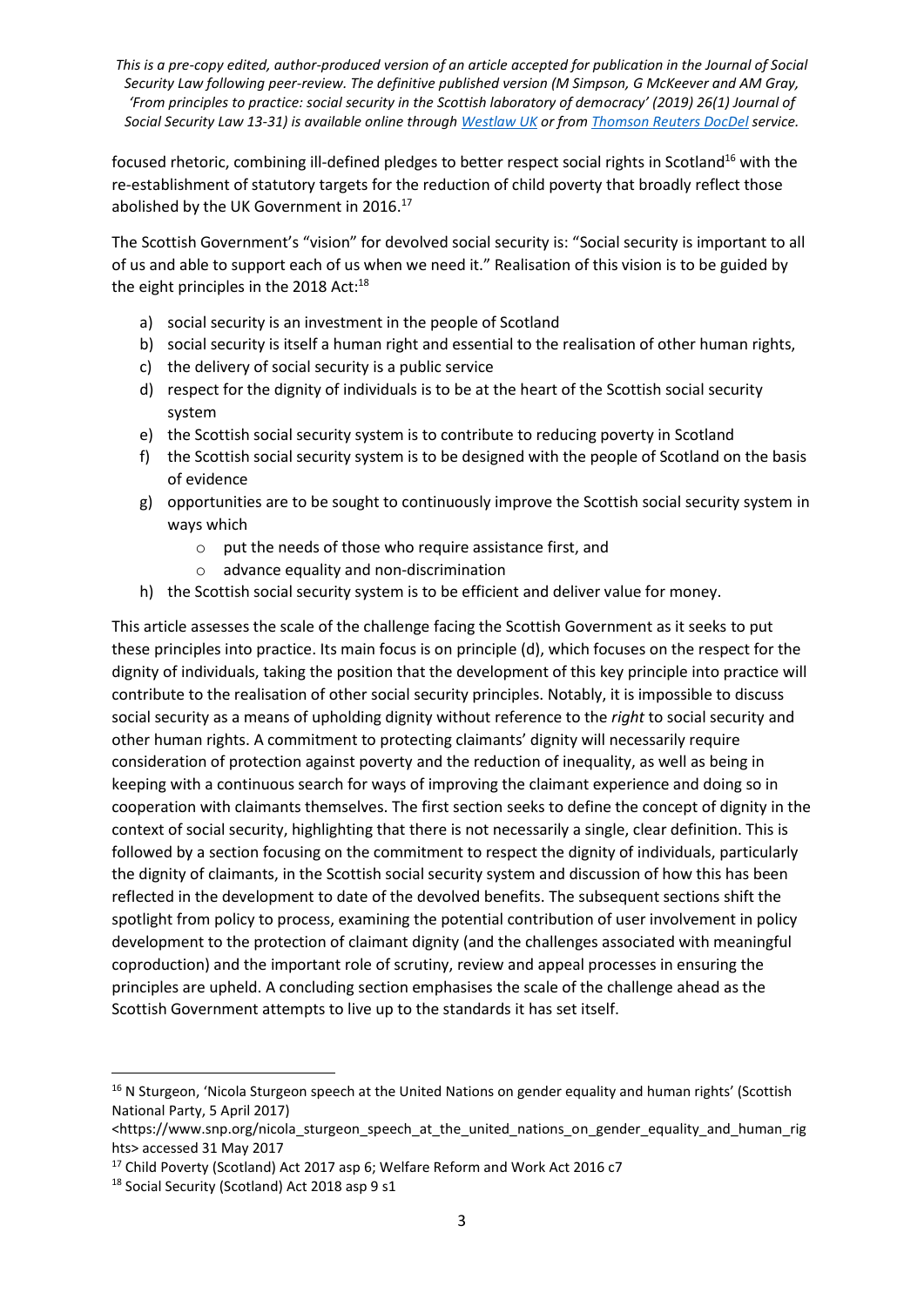# Dignity in the context of social security: an elusive definition

At face value, a pledge to develop a social security system based on respect for the dignity of individuals is commendable. In international human rights law, social security represents one of the core rights "of central importance in guaranteeing human dignity."<sup>19</sup> Yet the concept of human dignity is relatively poorly defined<sup>20</sup> – the "very essence" of human rights protection, but not necessarily a right in itself.<sup>21</sup> Absent an agreed definition, it is all but impossible to assess whether the principle is successfully reflected in practice. One of the first tasks for the Scottish Government, then, is to set out how it understands a term that is central to its vision for a devolved welfare state. The Scottish Social Security Committee has taken evidence on how this concept of dignity might be operationalised, opening up an understanding of the elements that require to be in place to give effect to dignity in practice that has been part of shaping the Scottish Government's thinking.<sup>22</sup> This evidence was based on the authors' commissioned work for the Equality and Human Rights Commission that draws on McCrudden's analysis of a legal concept of dignity derived largely from articles 3 and 8 of the European Convention on Human Rights, relating to the right to be protected from inhuman and degrading treatment and the right to family life, respectively. In relation to social security policy, the authors propose an interpretation of dignity as requiring access to a minimum level of income or resources, an interpretation that suggests UK policy since 2010 has, at times, fallen short of this standard.<sup>23</sup> Reinforcing this analysis are the international human rights instruments to which the UK is a signatory, including the International Covenant on Economic, Social and Cultural Rights (ICESCR) and the United Nation Convention on the Rights of the Child (UNCRC). Alongside this legal interpretation of dignity sits an everyday understanding of the term, in which claimants' interactions with the social security system and their construction by those with responsibility for it are at least as important as what the regulations have to say about individuals' entitlements and obligations.

McCrudden suggests that the protection of dignity has four main elements, each relating to a right explicitly or implicitly conferred by article 3 or 8 ECHR: protection from inhuman or degrading treatment and living conditions, the ability to access one's essential needs, individual autonomy and protection of cultural identity.<sup>24</sup> Although the House of Lords has made clear that charitable assistance can be an acceptable means of protection against inhuman or degrading living conditions,<sup>25</sup> each of the three remaining elements of dignity requires, or potentially requires, an income. The focus here is on essential needs, which, for relative definitions of poverty, include social and cultural participation. For Townsend, poverty consists of "resources… so seriously below… the

<sup>&</sup>lt;sup>19</sup> Committee on Economic, Social and Cultural Rights, 'General comment no 19: the right to social security (art 9)' (E/C.12/GC/19) (Geneva: United Nations, 2008)

<sup>&</sup>lt;sup>20</sup> C Dupre, 'Unlocking human dignity: towards a theory for the 21st century' (2009) 2 European Human Rights Law Review 190; C O'Mahony, 'There is no such thing as a right to dignity' (2012) 10(2) International Journal of Constitutional Law 551

<sup>21</sup> *Pretty v United Kingdom* (app 2346/02) [2002] 35 EHRR 1 H18

<sup>22</sup> Scottish Parliament Social Security Committee, *16th Meeting 2017, Session 5, Thursday 14th September 2017* <sup>23</sup> C McCrudden, 'Human dignity and judicial interpretation of human rights' (2008) 19(4) European Journal of International Law 665; M Simpson, '"Designed to reduce people... to complete destitution": human dignity in the active welfare state' (2015) (1) European Human Rights Law Review 66

<sup>&</sup>lt;sup>24</sup> C McCrudden, 'Human dignity and judicial interpretation of human rights' (2008) 19(4) European Journal of International Law 665

<sup>25</sup> *R (Limbuela) v Secretary of State for the Home Department* [2005] UKHL 66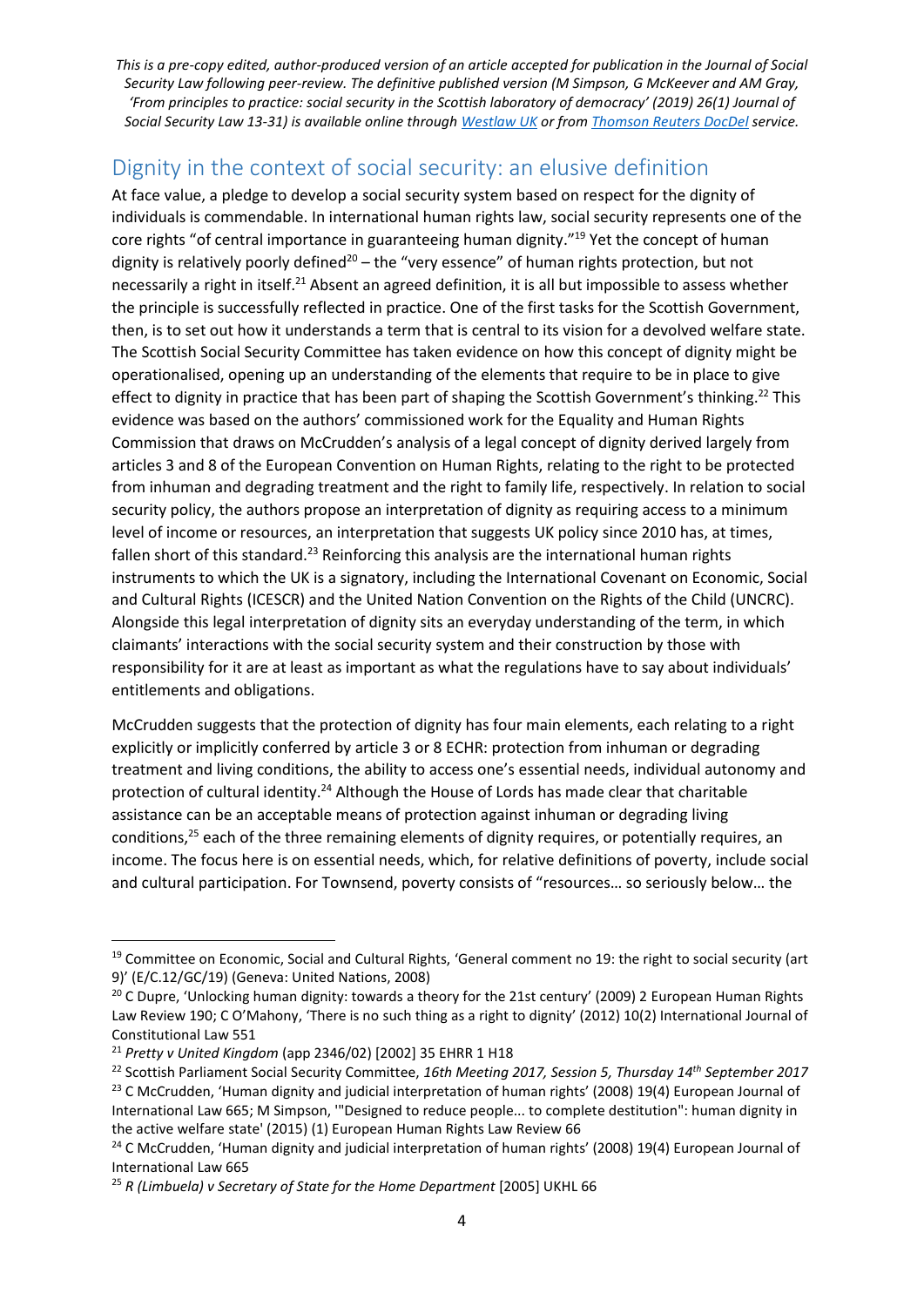average" that the individual is "excluded from ordinary living patterns, customs and activities,"<sup>26</sup> while Marshall argues that the social rights of citizenship include the ability to "live the life of a civilised being according to the standards prevailing in the society," <sup>27</sup> implying sufficient resources to enjoy accommodation, goods, services and activities in keeping with current expectations. More recently, the European Council and Commission refer to "income and resources… so inadequate as to preclude… a standard of living considered acceptable in the society," encompassing "activities (economic, social and cultural) that are the norm for other people" as well as physical essentials such as housing and healthcare.  $^{28}$  Some measures to protect dignity, then, might also be expected to contribute to the reduction of either the extent or severity of poverty, in keeping with principle (e) under section 1 of the Social Security (Scotland) Act 2018.

In common with the relative definitions of poverty, article 11 ICESCR, which confers a right to an adequate standard of living (mirrored in article 27 UNCRC), goes beyond physical necessities for survival to encompass "the cost of participating in the everyday life of society."<sup>29</sup> The subsidiary rights to food and housing recognise the need for these to meet cultural and technological requirements as well as to sustain life.<sup>30</sup> While ICESCR is a useful source in as much as it very clearly ties social security to the protection of dignity, as a basis for identifying what an adequate standard of living actually looks like it lacks precision. The European Social Charter's (ESC) income standards represent a more readily applicable benchmark, albeit that income-based poverty lines can themselves be criticised as arbitrary.<sup>31</sup> According to articles 12 and 13 ESC, income from a social security benefit should be no less than 40% of the equivalised median income, with the claimant's total income from all sources including social security and social assistance top-ups not "manifestly below" 50% of the equivalised median. Given the lack of clear distinction between social assistance and social security in the UK system, the latter offers the more useful guidance. Benefits may be reduced below this level for non-compliance with reasonable jobseeking conditions, but the claimant should not be deprived of his or her "means of subsistence." <sup>32</sup> Article 16 requires that families have access to adequate housing and an adequate income, with states normally found to be compliant if they offer family benefits of at least five per cent of the median income per child.

Other instruments confer specific rights upon particular social groups. Article 28 of the UN Convention on the Rights of Persons with Disability (UNCRPD) guarantees disabled people the right to an adequate standard of living and to access social security, including assistance with disability-

<sup>26</sup> P Townsend, P*overty in the United Kingdom* (London: Penguin, 1979) 31

<sup>27</sup> TH Marshall, 'Citizenship and social class' in TH Marshall and T Bottomore, *Citizenship and Social Class* (London: Pluto, 1992)

<sup>&</sup>lt;sup>28</sup> Council of the European Union, 'Joint report by the Commission and the Council on social inclusion' (7104/04, Brussels, 5 March 2004) 8

<sup>&</sup>lt;sup>29</sup> In conjunction with article 25(1) UDHR – see World Bank, 'World development report 1990: world development indicators' (Oxford: Oxford University Press, 1990) 26; A Eide, 'The right to an adequate standard of living including the right to food' in A Eide, C Krause and A Rosas (eds), *Economic, social and cultural rights: a textbook* (Alphen an den Rijn: Kluwer Law International, 2001) 133

<sup>&</sup>lt;sup>30</sup> Committee on Economic, Social and Cultural Rights, 'General comment 12: the right to adequate food (article 11)' (E/C.12/1999/5, Geneva: United Nations, 1999); Committee on Economic, Social and Cultural Rights, 'General comment no 4: the right to adequate housing (art. 11 (1) of the Covenant)' (sixth session, 1991) (Geneva: United Nations, 1991)

<sup>&</sup>lt;sup>31</sup> C Garroway and JR de Laiglesia, 'On the relevance of relative poverty for developing countries' (WP314, Issyles-Moulineaux: OECD Development Centre, 2012)

<sup>32</sup> European Committee of Social Rights, *Digest of the case law of the European Committee of Social Rights* (Strasbourg: Council of Europe, 2008) 97-101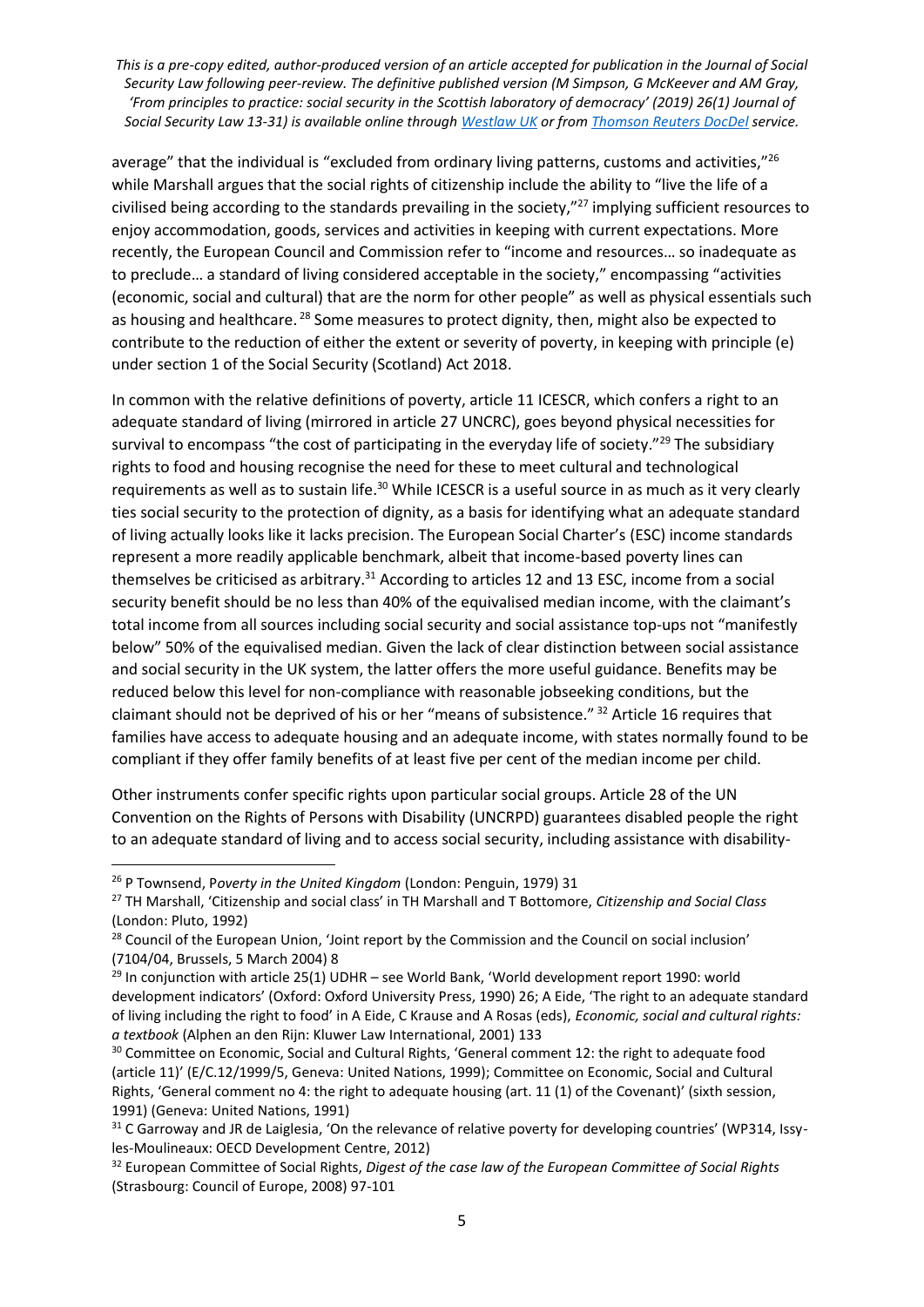related expenses. This article should be read in conjunction with article 19, which requires states to recognise and work to fulfil the right of disabled people to "live in" and enjoy "full inclusion and participation in the community." Income will be one, although not the only, important factor in enabling individuals to fully participate in their communities. Article 3(1) UNCRC requires that in any action concerning children's welfare, the best interests of the child must be a primary consideration – a principle reiterated in respect of disabled children by article 7 UNCRPD. The interests of the child (determined on a case-by-case basis) do not have to be the decisive or primary consideration, but must be "appropriately integrated and consistently applied" in the policy- or decision making process.<sup>33</sup> The child's right to benefit from social security is protected by article 26, and in decisionmaking on social security policy or entitlements the best interests of the child should be assessed with an eye to article 27 (the right to an adequate standard of living) and, arguably, the Child Poverty (Scotland) Act 2017. The latter reinstates (in Scotland only) the former presumption in UK law that children should not live in households experiencing poverty according to any of four statutory definitions.

The UK has ratified all the agreements mentioned, but only the ECHR unambiguously forms part of domestic law. Consequently, while the ESC, ICESCR, UNCRC<sup>34</sup> and CRPD provisions mentioned are relevant to a normative discussion of what a social security system based on respect for dignity looks like, they cannot be judicially enforced in the UK courts – nor does the state participate in the quasijudicial structures associated with the ESC or ICESCR. The ECHR focuses primarily on civil and political rights, hence the protection of social rights in the UK is limited: article 8 ECHR and Protocol 1, article 1 (P1-1) on protection of property rights can be used in defence of existing social security entitlements or, in conjunction with article 14 ECHR, to challenge discriminatory policies and practices, but for adults at least there is no absolute right to financial support from the state.<sup>35</sup> Nonetheless, the use of other human rights instruments as aids to interpretation of the ECHR rights has potential to provide a 'back door' to justiciability. Notably, in the dissenting judgments in *SG* and High Court decision in *DA* there are signs that a section of the UK judiciary is increasingly willing to use article 3(1) UNCRC to read a right to social security for children, or at least some protection for existing child-related benefits, into article 8 and P1-1 ECHR.<sup>36</sup>

Turning to dignity as an everyday concept, rather than a legal one, there is a wealth of empirical evidence regarding what claimants consider it means to be treated with dignity, and in particular ways in which they feel the system fails to do so. The two definitions overlap to some extent: unsurprisingly, the level of income the social security system provides is among the most common

<sup>33</sup> Committee on the Rights of the Child, 'General comment no 14 on the right of the child to have or her best interests taken as a primary consideration (art 3, para 1)' (CRC/C/GC/4, Geneva: United Nations, 2013) <sup>34</sup> The best interests of the child must be treated as a primary consideration in decisions of specific matters and the Welsh Government must have due regard to the UNCRC rights collectively – Children (Northern Ireland) Order 1995 no 755 (NI 2); Children Act 2004 c31 s11; Borders, Citizenship and Immigration Act 2009 c11 s55; Rights of Children and Young Persons (Wales) Measure 2010 nawm2 s1

<sup>35</sup> *Anufrijeva v London Borough of Southwark* [2003] EWCA Civ 1406; *Nagy v Hungary* (app 53080/13) judgment of 13 December 2016 para 80, 113

<sup>36</sup> *R (on the application of SG and others) (previously JS and others) v Secretary of State for Work and Pensions* [2015] UKSC 16 [2015] 1 WLR 1449; *R (on the application of DA) v Secretary of State for Work and Pensions* [2017] EWHC 1446 (admin); for discussion, see M Simpson, 'Case comment: *R (on the application of DA) v Secretary of State for Work and Pensions* [2017] EWHC 1446 (admin)' (forthcoming, 2017) Journal of Social Security Law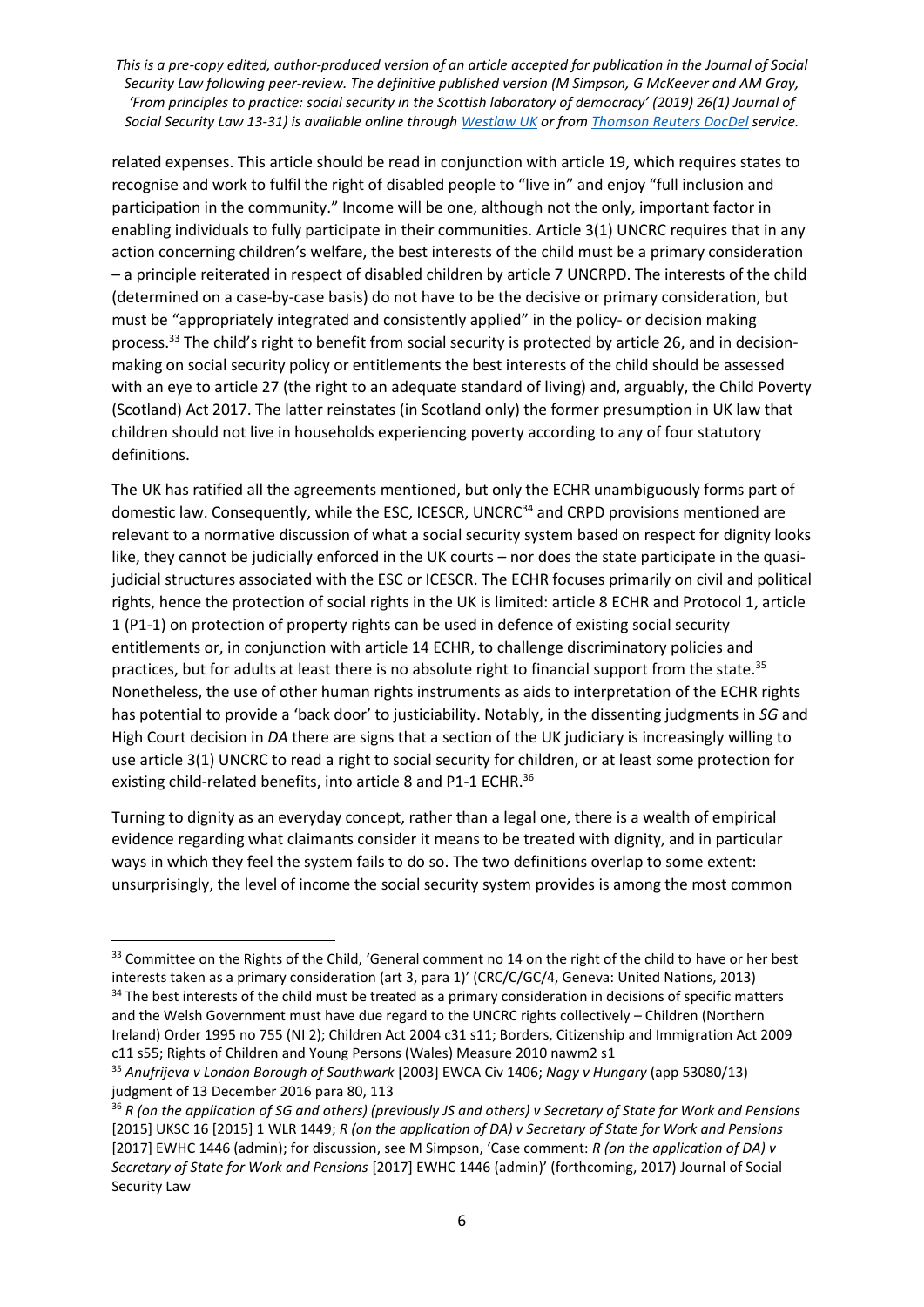complaints. Claimants report feeling they are not "entitled to a quality of life,"<sup>37</sup> but are "just existing," or "living... like a pigeon... you're just there pick pick pick, and that's it."<sup>38</sup> Often, the threat to dignity flows less from the effects of poverty on physical health than from the demoralising experience of being forced to rely on family, friends or foodbanks for essentials and being unable to afford everyday social activities.<sup>39</sup> This sense of shame does not spontaneously emerge within claimants, but is linked to a "cultural economy of disgust" towards the poor, deliberately fostered by political and media narratives.<sup>40</sup> Such attitudes, reflected in the portrayal of claimants one minute as feckless dependants, the next as cunning fraudsters, $41$  also permeate human interactions in social security bureaucracies, legitimising their treatment (studies suggest) with paternalism, condescension or suspicion<sup>42</sup> and having a real impact on decisions regarding entitlement to benefit.<sup>43</sup>

# A Scottish social security system based on respect for the dignity of individuals

The commitment to develop a social security system that respects the dignity of individuals therefore has implications for how policy objectives are translated into legal provisions *and* on how the system operates in practice. However, although the Social Security (Scotland) Act sets out the principles that will shape social security, it provides little indication of how devolved benefits will actually function. Rather, it serves as an enabling Act, setting out the areas in which devolved benefits can be developed but conferring extensive powers upon Ministers to set out the detail in secondary legislation. It is possible to identify a number of ways in which the new competences might be used to better protect dignity although there are practical limits to what can be done in the short term: resource considerations and the challenge of taking over the administration of social security need to be considered. The devolution settlement also places limitations on Scotland's scope for putting the principles into practice.

<sup>&</sup>lt;sup>37</sup> D Edmiston, 'How the other half live: poor and rich citizenship in austere welfare regimes' (2017) Social Policy and Society: FirstView article <https://doi.org/10.1017/S1474746416000580>

<sup>&</sup>lt;sup>38</sup> R Patrick, 'Working on welfare: findings from a qualitative longitudinal study into the lived experience of welfare reform in the UK' (2014) 43(4) Journal of Social Policy 705, 710-3

<sup>39</sup> K Garthwaite, *Hunger pains: life inside foodbank Britain* (Bristol: Policy Press, 2016); R Patrick, 'Living with and responding to the "scrounger" narrative in the UK: exploring everyday strategies of acceptance, resistance and deflection' (2016) 24(3) Journal of Poverty and Social Justice 245

<sup>40</sup> T Jensen and I Tyler, 'Benefit broods: the cultural and political crafting of anti-welfare commonsense' (2015) 34(4) Critical Social Policy 470, 470

<sup>&</sup>lt;sup>41</sup> R Patrick, 'Living with and responding to the "scrounger" narrative in the UK: exploring everyday strategies of acceptance, resistance and deflection' (2016) 24(3) Journal of Poverty and Social Justice 245; G McKeever, 'Social citizenship and social security fraud in the UK and Australia' (2012) 46(4) Social Policy and Administration 465

<sup>&</sup>lt;sup>42</sup> P Dwyer, K Jones, J McNeill, L Scullion and A Stewart, 'First wave findings: disability and conditionality' (York: Welfare Conditionality, 2016); S Wright and ABR Stewart, 'First wave findings: jobseekers' (York: Welfare Conditionality, 2016); D Edmiston and L Humpage, 'Resistance or resignation to welfare reform? The activist politics for and against social citizenship' (2016) Policy and Politics: online article <http://dx.doi.org/10.1332/030557316X14802575969590>

<sup>&</sup>lt;sup>43</sup> D Caswell & M Høybye-Mortensen, 'Responses from the frontline: how organisations and street-level bureaucrats deal with economic sanctions' (2015) 17(1) European Journal of Social Security 31; C Altreiter and B Leibetseder, 'Constructing inequality: deserving and undeserving clients in Austrian social assistance offices' (2015) 44(1) Journal of Social Policy 127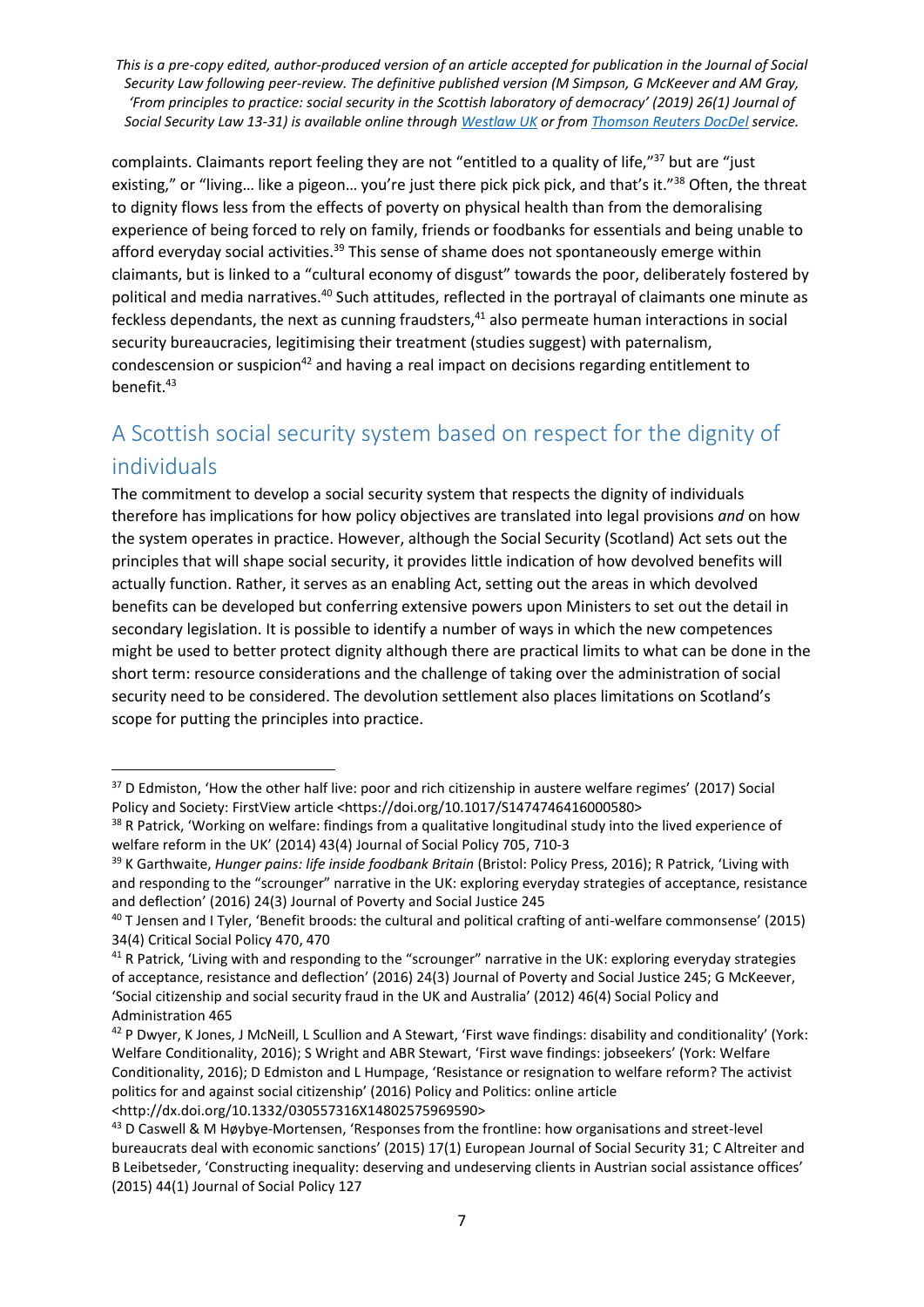Disability benefits represent by far the most significant part of the social security system to come under devolved control, accounting for £2.1 billion of expenditure in 2014-15 compared to £600 million on the other devolved benefits.<sup>44</sup> They are also an area in which claimants' rights have come under pressure in the UK and internationally in the post-2008 age of austerity,<sup>45</sup> building on longerrecognised problems with the assessment of applicants' eligibility for both disability and incapacity benefits.<sup>46</sup> Alongside rather vague promises of an improved assessment process,<sup>47</sup> the only concrete proposals from the Scottish Government to date are to give claimants more opportunity to opt for direct payment of their benefit to providers of services including home adaptations and energy<sup>48</sup> and not to involve private companies in assessments,<sup>49</sup> the latter somewhat controversially enshrined in the primary legislation.<sup>50</sup> This perhaps misses an opportunity to address the fact that UK disability benefits are a relatively blunt instrument, with the two care-related and two mobility-related bands of personal independence payment leaving relatively little scope to respond to individual circumstances, placing a ceiling on entitlement for the most seriously disabled and causing a cliffedge loss of eligibility for those with less serious conditions.<sup>51</sup> A more readily personalisable benefit would give greater scope for payments to reflect individual needs, but at the cost of greater complexity. That is not to say that complexity must be avoided at all costs,<sup>52</sup> but any gains in terms of claimant outcomes would have to be weighed against higher administrative costs, which could be considerable if it were no longer possible to share IT systems with DWP.<sup>53</sup> Spicker further points out that a highly personalised benefit of this nature might require more frequent and more intrusive assessments or access to personal information, with the implication that it could become a threat to claimant dignity. 54

Greater ambition can be seen in the field of carers' benefits. For adult carers, the Scottish Government proposes an increase in carer's allowance to the same level as jobseeker's allowance

<sup>&</sup>lt;sup>44</sup> Scottish Government, *A new future for social security: consultation on social security in Scotland.* (Edinburgh: Scottish Government, 2016)

<sup>45</sup> Committee on the Rights of Persons with Disabilities, 'Inquiry concerning the United Kingdom of Great Britain and Northern Ireland carried out by the Committee under article 6 of the Optional Protocol to the Convention' (CRPD/C/15/R.2/Rev.1, Geneva: United Nations, 2016); Committee on the Rights of Persons with Disabilities, 'Concluding observations on the initial report of Italy' (CRPD/C/ITA/CO/1, Geneva: United Nations, 2016)

<sup>46</sup> G McKeever, 'Improving decision making in employment and support allowance' (2014) 21(1) Journal of Social Security Law 13

<sup>&</sup>lt;sup>47</sup> Somewhat elaborated on in the draft legislation, which provides that a disability benefit may be awarded for a guaranteed period (which may be permanent) without reassessment – Social Security (Scotland) Act 2018 asp 9 s51

<sup>&</sup>lt;sup>48</sup> Scottish Government, *A new future for social security: consultation on social security in Scotland. (Edinburgh:* Scottish Government, 2016)

<sup>49</sup> Scottish Government, 'New social security agency puts people first' (Scottish Government news release, 27 April 2017) <https://news.gov.scot/news/new-social-security-agency-puts-people-first>

<sup>50</sup> Social Security (Scotland) Act 2018 asp 9 s12; see also SP deb 1 Feb 2018, 3<sup>rd</sup> meeting session 5 col 37-42 <sup>51</sup> K Rummery and C McAngus, 'The future of social policy in Scotland: will further devolved powers lead to better social policies for disabled people?' (2015) 86(2) Political Quarterly 234

 $52$  N Harris, 'Complexity in the law and administration of social security: is it really a problem?' (2015) 37(2) Journal of Social Welfare and Family Law 209

<sup>53</sup> V Wass, '*Billett v Ministry of Defence*: a second bite' (2015) 4 Journal of Personal Injury Law 243;

*McLaughlin's application for judicial review, Re* [2016] NICA 53

<sup>54</sup> P Spicker, *What's wrong with social security benefits?* (Bristol: Policy Press, 2017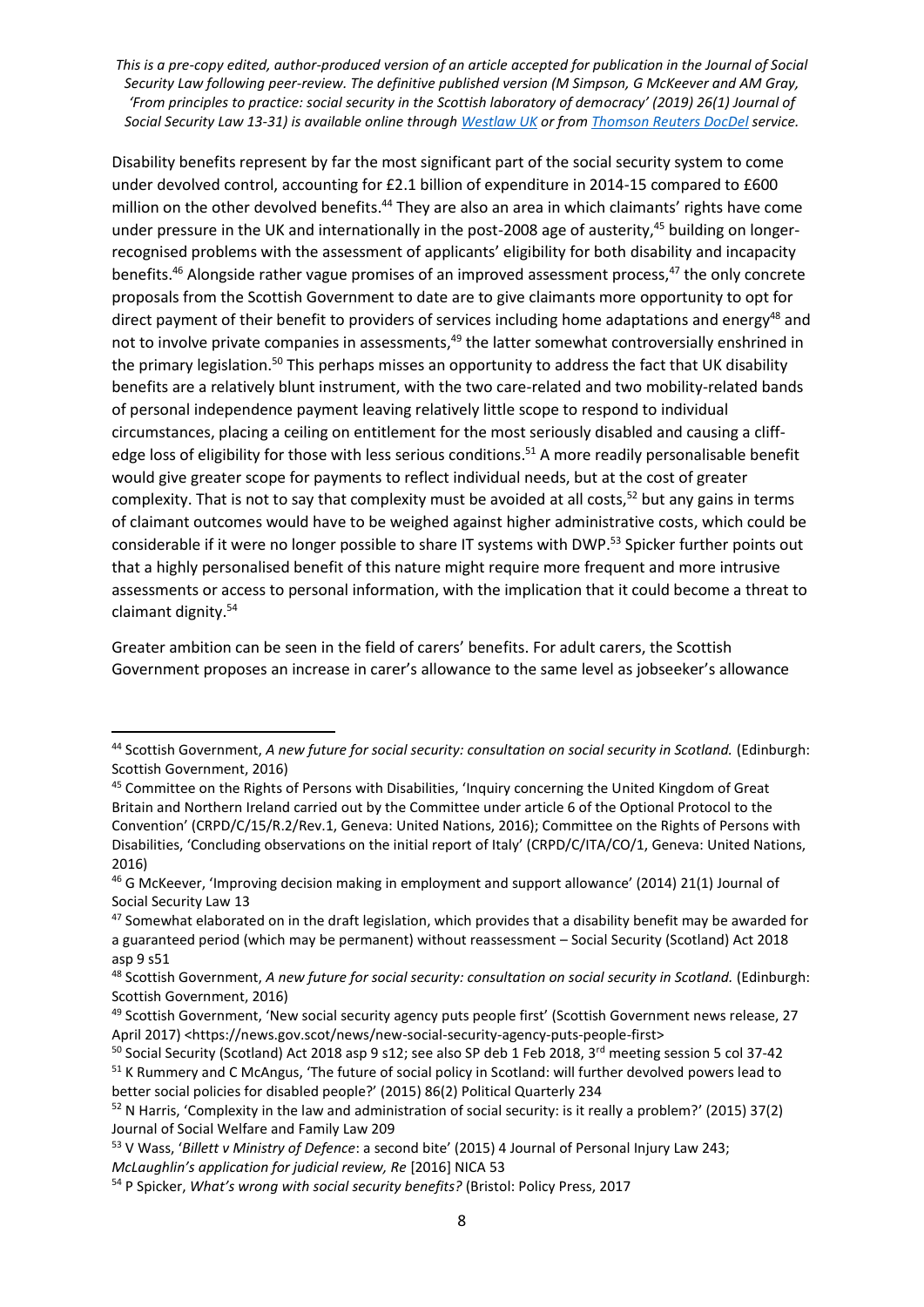(£73.10 per week), while a dedicated young carers' benefit is also envisaged.<sup>55</sup> The higher payment to adult carers will clearly be welcome – the current allowance of £62.10 is below the destitution threshold identified by Fitzpatrick and others.<sup>56</sup> However, whether it is sufficient to ensure a life in dignity is perhaps more questionable. Jobseeker's allowance is intended to be a short term benefit, and normally is, with 60% of claims lasting around six months. Carer's allowance tends to be a long term benefit, with more than 50% of claims lasting two years or longer. <sup>57</sup> As such, it is arguable that the support group of employment and support allowance would be a better comparison. Claimants in the support group receive £109.65 per week, meaning such a change would carry a significant cost implication – 66,000 people currently receive carer's allowance in Scotland, with another 45,000 thought to be eligible but not claiming.<sup>58</sup> The proposed young carers' benefit also has merits in that it would reduce the poverty this group often faces, in keeping with the rights to social security and an adequate standard of living in articles 26 and 27 UNCRC. However, payment for caring could entrench the other disadvantages that affect young carers, including exclusion from ordinary childhood activities and educational underachievement.<sup>59</sup> This could affect enjoyment of a range of other rights protected by the UNCRC, including rights to development (articles 6, 29 and 32), cultural participation (articles 13 and 31), association with others (article 15), family life (article 16), health (article 24) and play or leisure (article 31), $^{60}$  with a knock-on impact on longer term life chances. So whereas increasing young carers' incomes is at face value desirable, doing so is not without risk.

Devolved competence in relation to the main income replacement benefits is much more limited, extending only to control of the housing element of and payment arrangements for universal credit.<sup>61</sup> This in turn limits the scope of devolved benefits to contribute to the realisation of the Act's principle (e) by reducing poverty. Divergence from England and Wales can be expected in the form of compensation for claimants affected by the social sector size criteria ('bedroom tax') through a new housing assistance benefit.<sup>62</sup> At one point it appeared that the objective of ensuring housing benefit continued to cover social rents would be fatally undermined by the extension of the local housing allowance to the social sector, which would have rendered the 'bedroom tax' redundant

**<sup>.</sup>** <sup>55</sup> Social Security (Scotland) Act 2018 asp 9 s28, 81; Scottish Government, *A new future for social security: consultation on social security in Scotland.* (Edinburgh: Scottish Government, 2016); Scottish Government, 'More support for young carers' (news release, 20 September 2017)

<sup>&</sup>lt;sup>56</sup> S Fitzpatrick, G Bramley, F Sosenko, J Blenkinsopp, S Johnsen, M Littlewood, G Netto and B Watts, *Destitution in the UK* (York: JRF, 2016)

<sup>57</sup> Lord Low of Dalston, Baroness Meacher and Baroness Grey-Thompson, *Halving the gap? A review into the government's proposed reduction to employment and support allowance and its impact on halving the disability employment gap* (London: Mencap, 2015)

<sup>&</sup>lt;sup>58</sup> N Georghiou and A Berthier, 'Scotland Act 2016: carer's allowance' (SPICe briefing 16/52, Edinburgh: Scottish Parliament, 2016)

<sup>&</sup>lt;sup>59</sup> C Dearden and S Becker, 'Findings: young carers' transitions into adulthood' (York: JRF, 2000); D Hounsell, *Hidden from view: the experiences of young carers in England* (London: Children's Society, 2013)

 $60$  C Davey and L Lundy, 'Towards greater recognition of the right to play: an analysis of article 31 of the UNCRC' (2011) 19(1) Children and Society 129

<sup>61</sup> Scotland Act 2016 c11 s29, 30

 $62$  Social Security (Scotland) Act 2018 asp 9 sch; initial doubts as to the technical feasibility this long-held policy application appear to have been overcome – see Scottish Affairs Committee, 'Oral evidence: Intergovernmental co-operation on social security, 20 March 2017' (HC 1095, London: House of Commons, 2017); J Freeman, SP deb 19 Sep 2017 col 10-20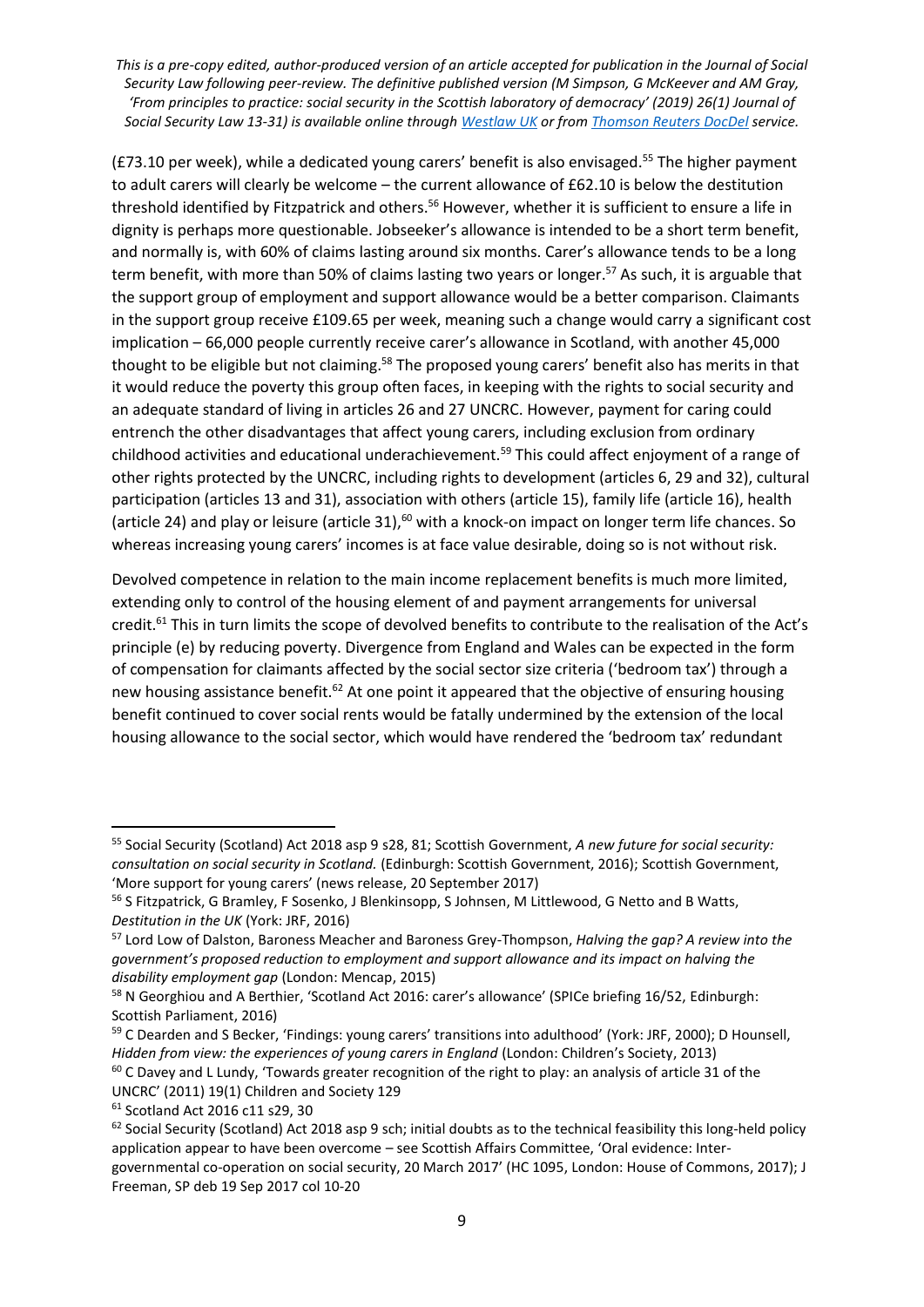and ensured many social tenants' rents exceeded their housing benefit payments.<sup>63</sup> Further consideration of how Scottish tenants might be protected from arrears would have been required in this changed context, but the proposal has now been abandoned.<sup>64</sup> Other Scottish tweaks to universal credit speak to the tension that can exist between the 'essential needs' and 'autonomy' elements of dignity. Fortnightly benefit payments and direct payment of housing-related benefits to landlords may help with budgeting and the avoidance of arrears, but undermine the UK government's stated objective of giving individuals the right (and responsibility) to manage their own finances through monthly payments to the claimant.<sup>65</sup> The Scottish approach of giving claimants the *option* of requesting fortnightly or direct payments,<sup>66</sup> rather than doing so by default as in Northern Ireland, is perhaps as good a way as any of balancing these competing aspirations.

Control of the key aspects of universal credit and the other major income replacement benefits – the level of payment and eligibility criteria – remains reserved to Westminster. However, the Scottish Parliament does have power to make top-up payments to individuals entitled to a devolved benefit. If protecting dignity and human rights and improving the service to claimants are to be prioritised, the most obvious use for the top-up power at present is to compensate people affected by the new two-child limit on universal credit and child tax credits.<sup>67</sup> A judicial challenge to the policy, widely referred to in Scotland as the "family cap,"<sup>68</sup> was largely unsuccessful in the High Court,<sup>69</sup> although this is likely to be just the first stage in a long process with an uncertain outcome. Scottish policymakers *can* act to protect the best interests of children and prevent an early blow to hopes of achieving their ambitious new targets for child poverty reduction<sup>70</sup> by making up the difference in payments, as long as this does not result in the top-up being recovered by DWP through the benefit cap. Meeting the child poverty targets may require further top-ups to child-related benefits in the longer term.

No control over eligibility criteria means no control over the sanctions imposed for breach of these conditions, arguably the greatest threat to claimants' ability to meet their essential needs in the contemporary social security system. The legislation also prohibits the use of devolved benefits to negate the effect of a sanction applied to a reserved benefit.<sup>71</sup> This restriction of devolved power will undoubtedly have come as a disappointment to Scottish policymakers for whom the recent

*13/11-15)* (NIA74/11-15). Belfast: NI Assembly

1

<sup>67</sup> Welfare Reform and Work Act 2016 c7 s13, 14

<sup>63</sup> HM Treasury, *Spending review and autumn statement 2015* (Cm9162, London: HM Treasury, 2015); see also Chartered Institute of Housing, *Impact of welfare changes on rented housing in Northern Ireland* (Belfast: CIH, 2017)

 $64$  S Barnes, 'Government drops LHA cap plans in huge climbdown' (Inside Housing, 25 October 2017) <sup>65</sup> Public Bill Committee (2011) *Welfare Reform Bill: written evidence* (PBC (Bill 154) 2010-2012). London: House of Commons; Committee for Social Development (2013) *Report on the Welfare Reform Bill (NIA Bill* 

<sup>66</sup> Universal Credit (Claims and Payments) (Scotland) Regulations 2017

<sup>68</sup> On the Engender: Scotland's feminist policy podcast, 26 June 2017

<sup>&</sup>lt;https://www.engender.org.uk/content/on-the-engender-podcast/>

<sup>&</sup>lt;sup>69</sup> The application of the policy to kinship care arrangements was found to be unlawful, but the principle of limiting eligibility for child-related benefits in this manner was upheld – *SC v Secretary of State for Work and Pensions* [2018] EWHC 864 (Admin)

<sup>&</sup>lt;sup>70</sup> Child Poverty (Scotland) Act 2017 asp 6; see also D Ghelani and G Tonutti, 'The impact of the two-child limit to tax credits' (London: Policy in Practice, 2017)

<sup>71</sup> Scotland Act 1998 c46 sch 5 head F exception 5; Social Security (Scotland) Act 2018 asp 9 s80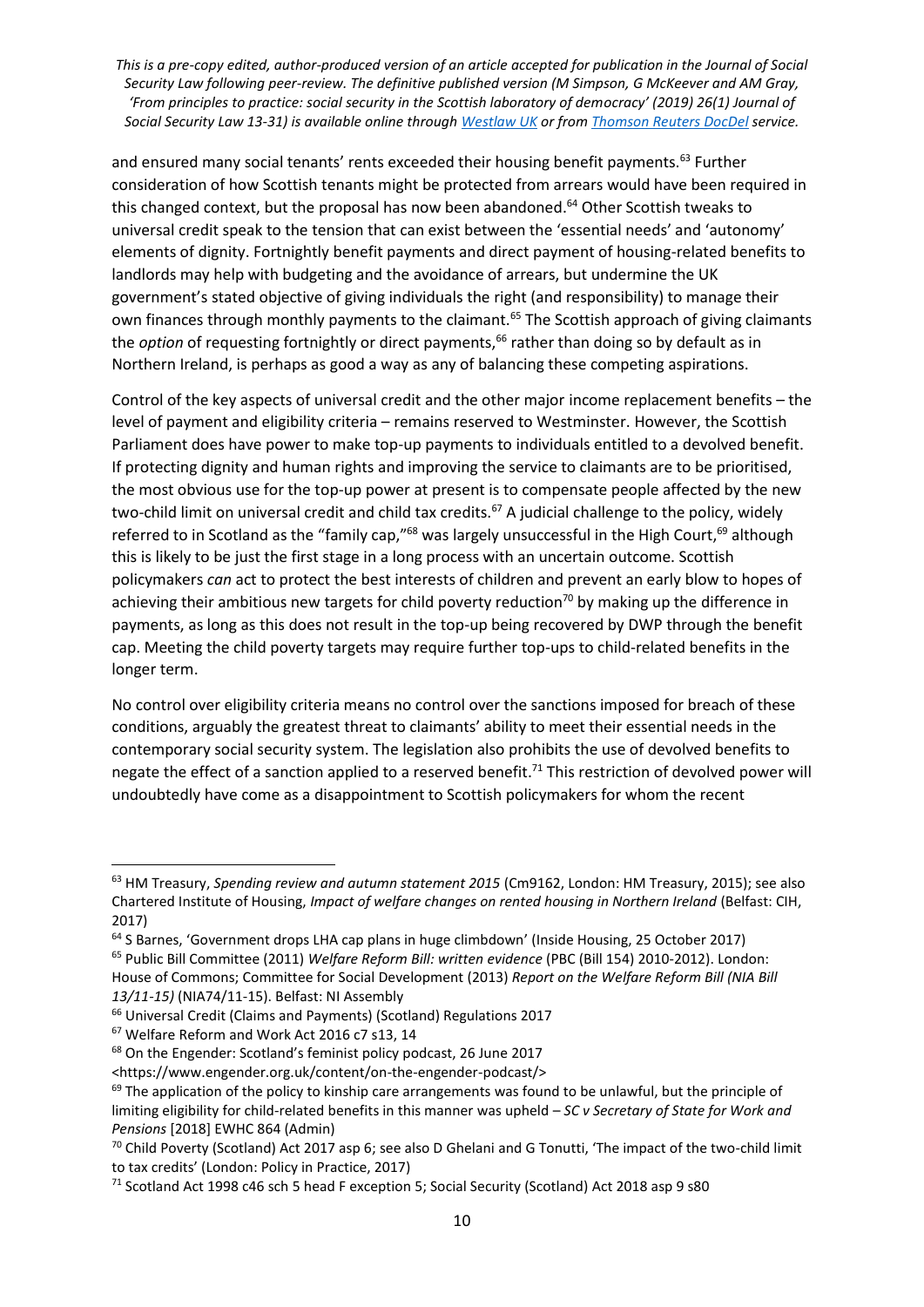escalation of conditionality in the UK system has been a key concern.<sup>72</sup> It is difficult to dispute Webster's conclusion that the sanctions regime is "designed to reduce people… to complete destitution" given that single adult jobseekers without dependants could be left with zero income after housing costs for periods of up to three years for repeat failures.<sup>73</sup> Further threats to dignity are found in the process, with benefit payments stopped at the commencement of an investigation without waiting to determine whether the sanction is merited and widespread reports of sanctions imposed for very minor or even unavoidable instances of non-compliance.<sup>74</sup>

Efforts are being made to 'design out' sanctions to the extent possible within the constitutional settlement: by making participation in devolved employment support schemes voluntary, the risk of being sanctioned (and therefore the threat to dignity) is diminished. This is an area in which the laboratories of democracy analogy is particularly apt: previous research suggests voluntary welfareto-work programmes are no less effective than compulsory schemes, <sup>75</sup> and if this proves to be the case in Scotland then other parts of the UK will face pressure to rethink how they provide employment support. At the very least, pressure for the devolution of further powers to soften conditionality can be expected. In the meantime, some negotiating space might be opened by the power to pay short-term assistance following a decision to suspend or terminate eligibility of a devolved benefit until the conclusion of any appeal process.<sup>76</sup> As currently constructed, no such provision would be available on the suspension or termination of a reserved benefit. However, it is arguable that the constitutional settlement might give scope for such payments to be made if an arrangement could be reached whereby the funds are recovered from DWP in the event of a successful appeal, or from the claimant in the event that the decision is upheld. This would ensure no overall detriment to either the devolved or DWP budget and prevent the undermining of a legitimately applied sanction, while protecting claimants from the ill-effects of the potentially high proportion that are improperly imposed.<sup>77</sup>

Whether the treatment of claimants will be more dignified or respectful in the devolved system will, of course, only become clear over time. Nonetheless, that the Scottish Government is mindful of the relational aspects of dignity is demonstrated by its commitments to use less stigmatising language ("social security" rather than "welfare"),<sup>78</sup> to put the user experience first and to view social security

 $72$  See M Simpson, 'Renegotiating social citizenship in the age of devolution' (2018) 44(4) Journal of Law and Society 646

 $73$  D Webster, 'Independent review of jobseeker's allowance (JSA) sanctions for claimants failing to take part in back to work schemes: evidence submitted by Dr David Webster' (London: CPAG, 2014)

<sup>&</sup>lt;http://www.cpag.org.uk/sites/default/files/uploads/CPAG-David-Webster-submission-Oakley-review-Jan-14\_0.pdf>

<sup>74</sup> M Simpson, '"Designed to reduce people… to complete destitution": human dignity in the active welfare state' (2005) 1 European Human Rights Law Review 66; M Adler, *Cruel, inhuman or degrading treatment? Benefit sanctions in the UK* (Cham: Palgrave Pivot, 2018)

<sup>75</sup> Social Security Committee, Official Report 2 February 2017; L Harker, *Delivering on child poverty: what would it take?* (Cm 6951, London: DWP, 2006)

<sup>76</sup> Social Security (Scotland) Act 2018 asp 9 s36

<sup>&</sup>lt;sup>77</sup> Around 20% of jobseeker's allowance and 40% of employment and support allowance sanctions are overturned; challenges to universal credit sanctions are comparatively rare, but of those to reach tribunal up to 80% have been overturned – D Webster, 'Benefit sanctions statistics: universal credit, JSA, ESA and income support – February 2018' (Glasgow: University of Glasgow, 2018); D Webster, 'Briefing: benefit sanctions statistics, July 2018' (Glasgow: University of Glasgow, 2018)

<sup>78</sup> PM Garrett, 'Words matter: deconstructing "welfare dependency" in the UK' (2015) 2(3) Critical and Radical Social Work 389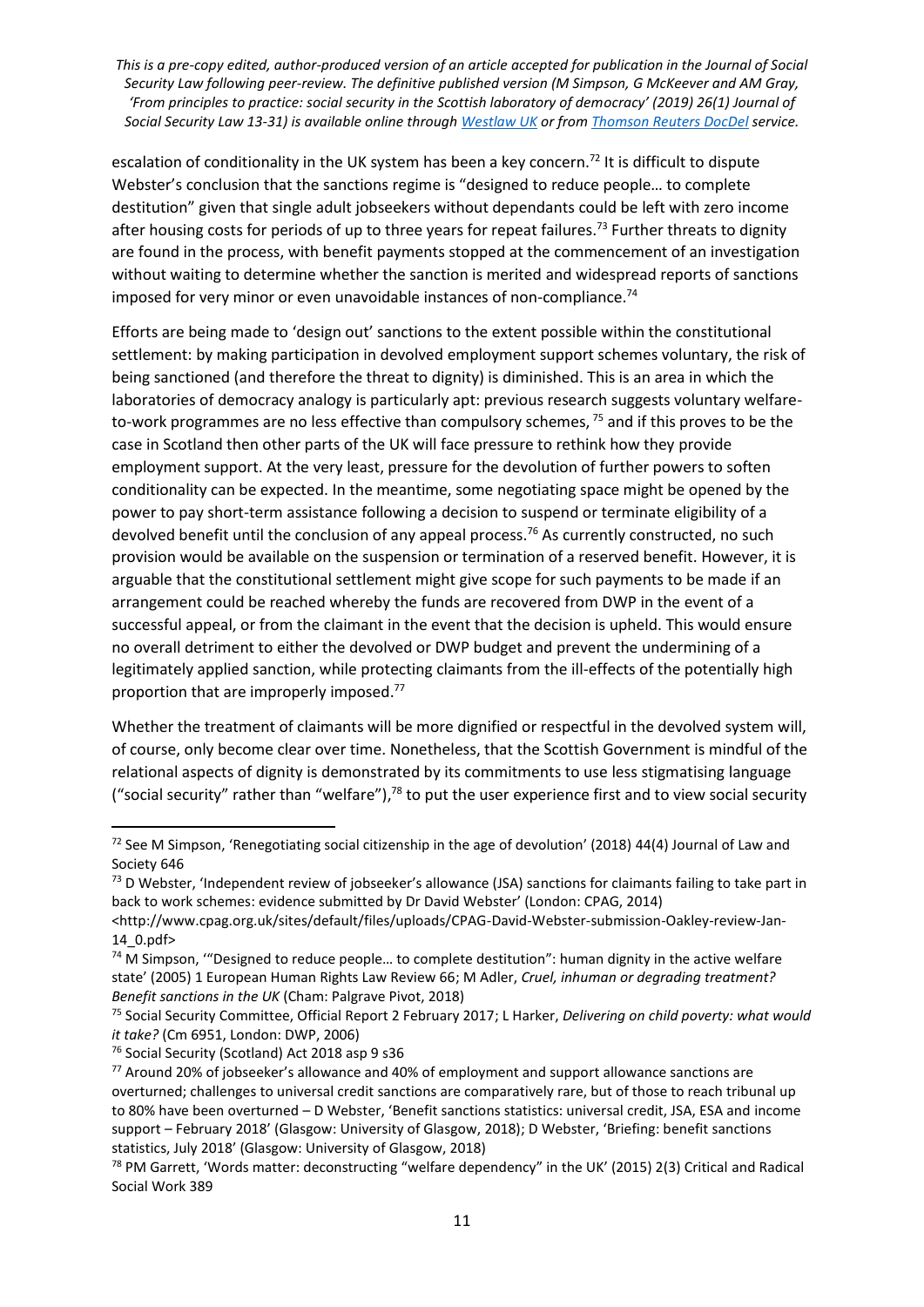as an investment in people. The only clear signs to date that changes in day-to-day practice are likely are the commitment that disability benefit assessments will not be carried out by private contractors<sup>79</sup> and the suggestion in the Act that claimants with long term conditions might be less likely to face reassessment. $80$  How the new social security agency conducts its business will be subject to scrutiny for signs of how the commitment to dignity and respect is reflected in its organisational culture. The long transition period over which operation of benefits is scheduled to transfer from DWP means this will take time to become clear, but Ministerial references to the "human face" of the system and the "distrust, misery and despair" that are alleged to characterise the DWP approach appear to acknowledge the importance of the relational dimension to social security.<sup>81</sup>

# Protecting dignity through scrutiny, appeals and reviews

Turning rhetoric around dignity and respect into reality is not just a matter of adding detail to policy commitments, but of ensuring these are reflected in legislation and its implementation. Here the reliance on Regulations to set out the detailed operation of devolved benefits is somewhat problematic given the scrutiny deficit inherent in the secondary legislative process. Parliamentary workloads can render effective scrutiny of even primary legislation challenging, but this function is further constrained in respect of secondary legislation, which may be rejected but not amended.<sup>82</sup> At UK level this scrutiny gap is filled in part by the Social Security Advisory Committee (SSAC). Similar expert advice and comment on draft regulations as well as wider issues affecting the social security system as a whole would undoubtedly be beneficial to the Scottish Government, but cannot come from the SSAC itself, which is barred from commenting on devolved benefits in Scotland (despite playing this role in Northern Ireland).<sup>83</sup> The creation of a comparable oversight body for the devolved system, the Scottish Commission on Social Security,<sup>84</sup> is therefore a positive development, increasing the accountability of the devolved administration for its pledges on dignity and respect. A risk remains that there is a void for expert advice on the interaction of devolved and reserved benefits as divergence occurs. McKeever argues that relatively formalised cooperation between the Scottish Commission and UK Committee will be required to mitigate this problem.<sup>85</sup> If the devolved system is to be designed with the people of Scotland, it is also logical that Scottish society as a whole should play a role in scrutinising the place of dignity and respect within it, perhaps implying ongoing investment in human rights education.<sup>86</sup>

High-level scrutiny of social security legislation and of the operation of the system as a whole must sit alongside oversight of decision making at the individual level. Dignity will not be served if claimants miss out on benefits to which they ought to be entitled, and mistakes will occur no matter

**<sup>.</sup>** <sup>79</sup> Scottish Government, 'New social security agency puts people first' (news release, 27 April 2017)

<sup>80</sup> Social Security (Scotland) SP Bill (2016-17) [18] cl 46(2) cl 34

<sup>81</sup> J Freeman, SP deb 19 Sep 2017 col 10-20

<sup>&</sup>lt;sup>82</sup> G McKeever, 'Legislative scrutiny, coordination and the Social Security Advisory Committee: from system coherence to Scottish devolution' (2016) 23(3) Journal of Social Security Law 126 83 Scotland Act 2016 c11 s33

<sup>84</sup> Social Security (Scotland) Act 2018 asp 9 s21-22, sch 1

<sup>85</sup> G McKeever, 'Legislative scrutiny, coordination and the Social Security Advisory Committee: from system coherence to Scottish devolution' (2016) 23(3) Journal of Social Security Law 126

<sup>86</sup> High Commissioner for Human Rights, 'United Nations Decade for Human Rights Education (1995-2004): report on achievements and shortcomings of the Decade and on future United Nations activities in this area' (E/CN.4/2004/93, Geneva: United Nations, 2004)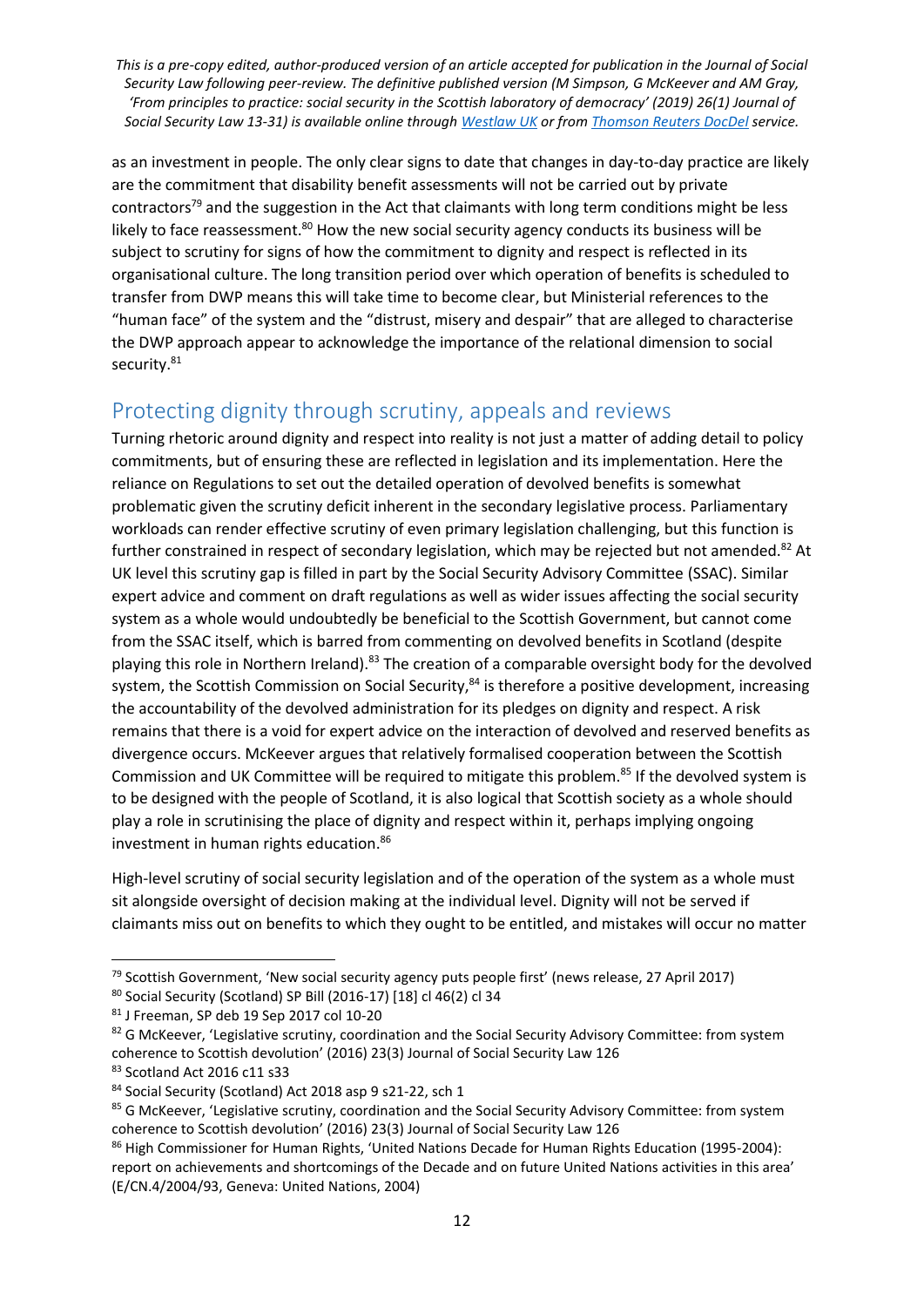what steps are taken to embed dignity and respect in legislation and practice. Those who consider challenges to an initial decision need to be sufficiently independent from the original decision maker. This does not mean there can be no role for mandatory reconsideration or some other form of internal review, but this must provide a genuine prospect of decisions being changed and not act as a barrier between the claimant and the 'real' appeal. The option of an appeal to a tribunal external to the social security agency must be available at some point to comply with the procedural requirements of article 6 ECHR (the right to a fair hearing)<sup>87</sup> and article 13 ESC (the right to social assistance).<sup>88</sup> Requiring applicants to request internal review before they can appeal to a tribunal, as seems likely to be the norm,<sup>89</sup> does not necessarily infringe the claimant's rights or undermine the protection of dignity, although previous studies have found that internal review works better in some parts of the UK system than others.<sup>90</sup> It is more important that all decisions are appealable and that there are no unreasonable hindrances in fact or in law to exercising the right of appeal.<sup>91</sup> Lack of knowledge of how the system works or poor understanding of the reasons for a decision could be examples of such hindrances, so it is important that adequate advice services are available: even if self-representation forms part of the "design fantasy" of mandatory reconsideration, it is clear that outcomes are more favourable for those who are legally supported.<sup>92</sup> The proposal in Northern Ireland that sanctioned claimants should be automatically referred to advice services might be considered for all applicants who receive an adverse decision.<sup>93</sup>

## Services designed with the people of Scotland

Social security principle (f) states that the devolved system "is to be designed with the people of Scotland on the basis of evidence."<sup>94</sup> This suggests that some of the unanswered questions about the future shape of policy, identified above, are likely to be addressed over time through engagement with system users and the wider public. This process can also make a contribution to the protection of dignity and the more general protection of human rights through social security provision. Articles 19 and 21 UDHR – the right to freedom of expression and to take part in the government of one's country – can together form a basis for a right for citizens to be involved in shaping policy that affects them. This is reinforced by two of the five PANEL principles for a human rights based approach – participation and empowerment. <sup>95</sup> Article 12 UNCRC more explicitly confers

<sup>87</sup> *R (Alconbury) v Secretary of State for the Environment, Transport and the Regions* [2001] UKHL 23

<sup>88</sup> European Committee of Social Rights, *Conclusions XX-2 – article 12; article 13* (Croatia, Latvia) IStrasbourg: Council of Europe, 2013)

<sup>89</sup> Social Security (Scotland) SP Bill (2016-17) [18] cl 27

<sup>90</sup> Work and Pensions Committee (2010), *Decision making and appeals in the benefits system* (HC313). London: House of Commons, 2010; Social Security Advisory Committee (2016) *Decision making and mandatory reconsideration* (OP18) London: SSAC; D Cowan, A Dymond, S Halliday and C Hunter, 'Reconsidering mandatory reconsideration' (2017) (Apr) Public Law 215

<sup>91</sup> *Golder v United Kingdom* (A/18) [1979-80] 1 EHRR 524; J McBride, 'Access to justice and human rights treaties' (1998) 17(Jul) Civil Justice Quarterly 235

<sup>92</sup> D Cowan, A Dymond, S Halliday and C Hunter, 'Reconsidering mandatory reconsideration' (2017) (Apr) Public Law 215, 222; H Genn, B Lever and L Gray with N Balmer and NCSR, *Tribunals for diverse users* (DCA Research Series 1/06, London: DCA, 2006); G McKeever, 'A ladder of legal participation for tribunal users' (2013) (win) Public Law 575

<sup>93</sup> Welfare Reform Mitigations Working Group, *Report of the Welfare Reform Mitigations Working Group* (Belfast: OFMDFM, 2016)

<sup>94</sup> Social Security (Scotland) Act 2018 asp 9 s1

<sup>95</sup> Scottish Human Rights Commission, *Human rights in health and social care – putting it into practice.* (Edinburgh: SHRC, 2016)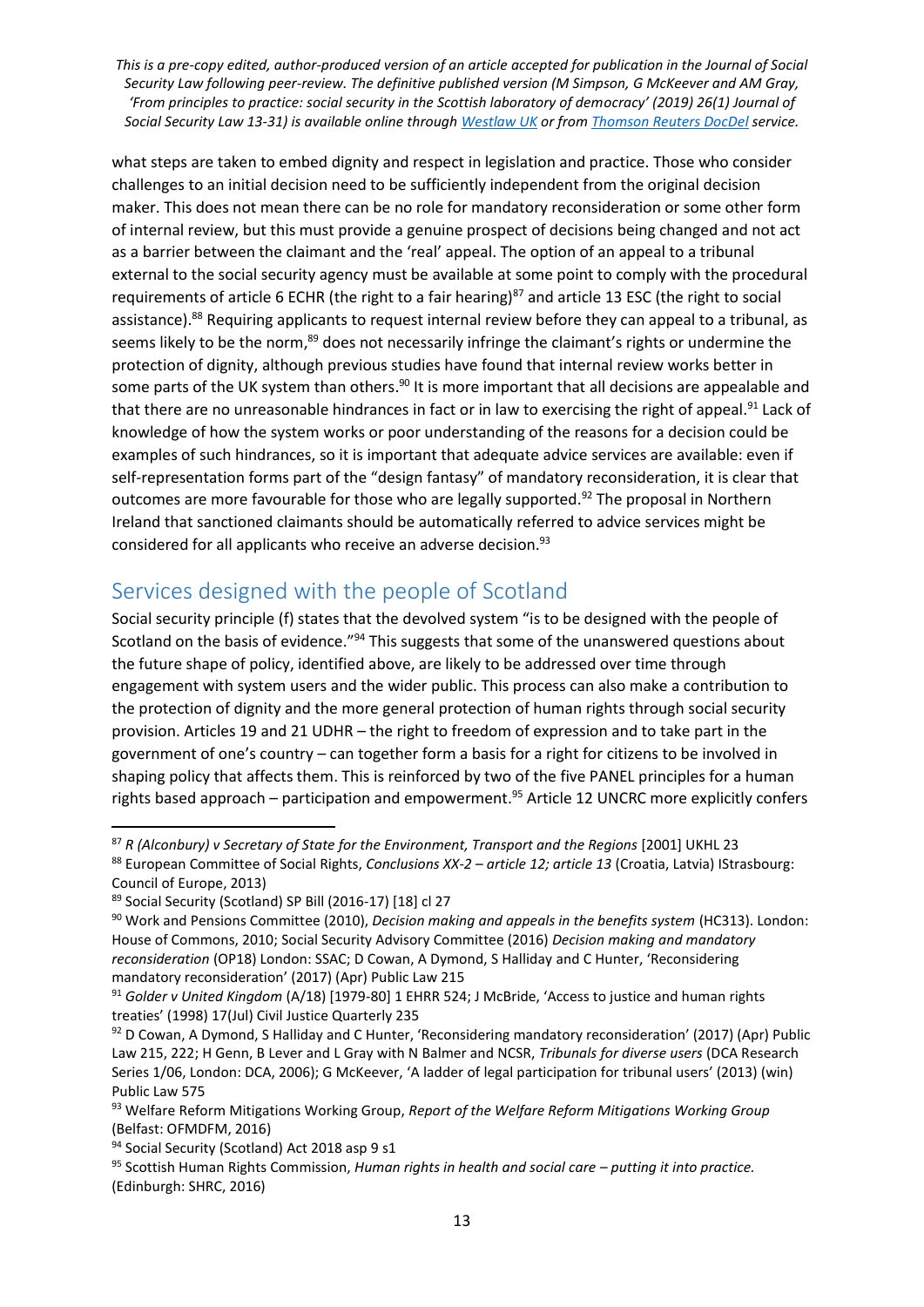upon children a right to have a "voice" in matters affecting them, while the Committee on the Rights of Persons with Disabilities advocates "genuine participation" by disabled people in the development of disability benefits.<sup>96</sup> The Scottish Government's flagship coproduction initiative in this field has been the appointment of 2,400 individuals with recent experience of claiming benefits to social security experience panels in June 2017. This follows on from the Welfare Reform Committee's drive to capture the voices of claimants through its 'Your Say' initiative.<sup>97</sup> At the time of writing it is not yet clear what influence the panels will have over emerging policy. An initial quantitative study (1,144 respondents) finds that members' perceptions of DWP services are largely negative, with 60% reporting a 'poor' or 'very poor' experience. A majority of respondents listed advice with a claim and the application process among their top three areas for improvement, with over 40% also identifying the closely related areas of the reconsideration/appeal process and being kept informed about a claim.<sup>98</sup> A qualitative study based on free-text responses to the survey and focus groups involving 274 panel members reinforces these findings. Further information emerges on the reasons for dissatisfaction with DWP, with inflexibility, lack of transparency, distrust and the stress associated with the process highlighted.<sup>99</sup>

The challenge for Scotland in this area is that user involvement in the design and delivery of services  $-$  and all kinds of citizen participation in public services<sup>100</sup> – ranges from meaningful to tokenistic to outright disempowering,<sup>101</sup> with the worst-case scenario seeing local communities simply left to fill in the gaps as public services are cut back.<sup>102</sup> Care must also be taken to ensure that co-production initiatives are not simply dominated by those who are more confident and articulate, more directly affected by the decision to be taken and/or have more time to spare.<sup>103</sup> A human rights-based approach to participation in policymaking, grounded in article 12 UNCRC but potentially of equal

<sup>96</sup> Committee on the Rights of Persons with Disabilities, 'Concluding observations on the initial report of the Czech Republic' (CRPD/C/CZE/CO/1, Geneva: United Nations, 2015)

<sup>97</sup> Welfare Reform Committee, *Welfare Reform Committee legacy paper – session 4* (SP 946, Edinburgh: Scottish Parliament, 2016)

<sup>98</sup> Respondents over 60 and in less deprived areas are somewhat less likely to report negative experiences, and those with a learning disability or no disability or long term health condition much less likely – Scottish Government Social Research, *Social Security Experience Panels: about your benefits and you – quantitative research findings* (Edinburgh: Scottish Government, 2017)

<sup>99</sup> Scottish Government Social Research, *Social Security Experience Panels: about your benefits and you – qualitative research findings* (Edinburgh: Scottish Government, 2018)

<sup>100</sup> S Arnstein, 'A ladder of citizen participation' (1969) 35 Journal of the American Planning Association 216; RA RA Hart, *Children's participation: from tokenism to citizenship* (Florence: International Child Development Centre, UNICEF, 1992); G McKeever, 'A ladder of legal participation for tribunal users' (2013) (win) Public Law 575

<sup>&</sup>lt;sup>101</sup> EKM Tisdall, 'Conceptualising children and young people's participation: examining vulnerability, social accountability and co-production' (2017) 21(1) International Journal of Human Rights 59

<sup>&</sup>lt;sup>102</sup> B Ewert and A Evers, 'An ambiguous concept: on the meanings of coproduction for health case users and users' organisations?' (2014) 25(2) Voluntas 425; M Fotaki, 'Co-production under the financial crisis and austerity: a means of democratising public services or a race to the bottom?' (2015) 24(4) Journal of Management Inquiry 433

<sup>&</sup>lt;sup>103</sup> B Ewert and A Evers, 'An ambiguous concept: on the meanings of coproduction for health case users and users' organisations?' (2014) 25(2) Voluntas 425; P Thijssen and W van Dooren, 'Who you are/where you live: do neighbourhood characteristics explain coproduction?' (2016) 82(1) International Review of Administrative Sciences 88; C van Eijk, and T Steen, 'Why engage in coproduction of public services? Mixing theory and empirical evidence' (2016) 82(1) International Review of Administrative Sciences 28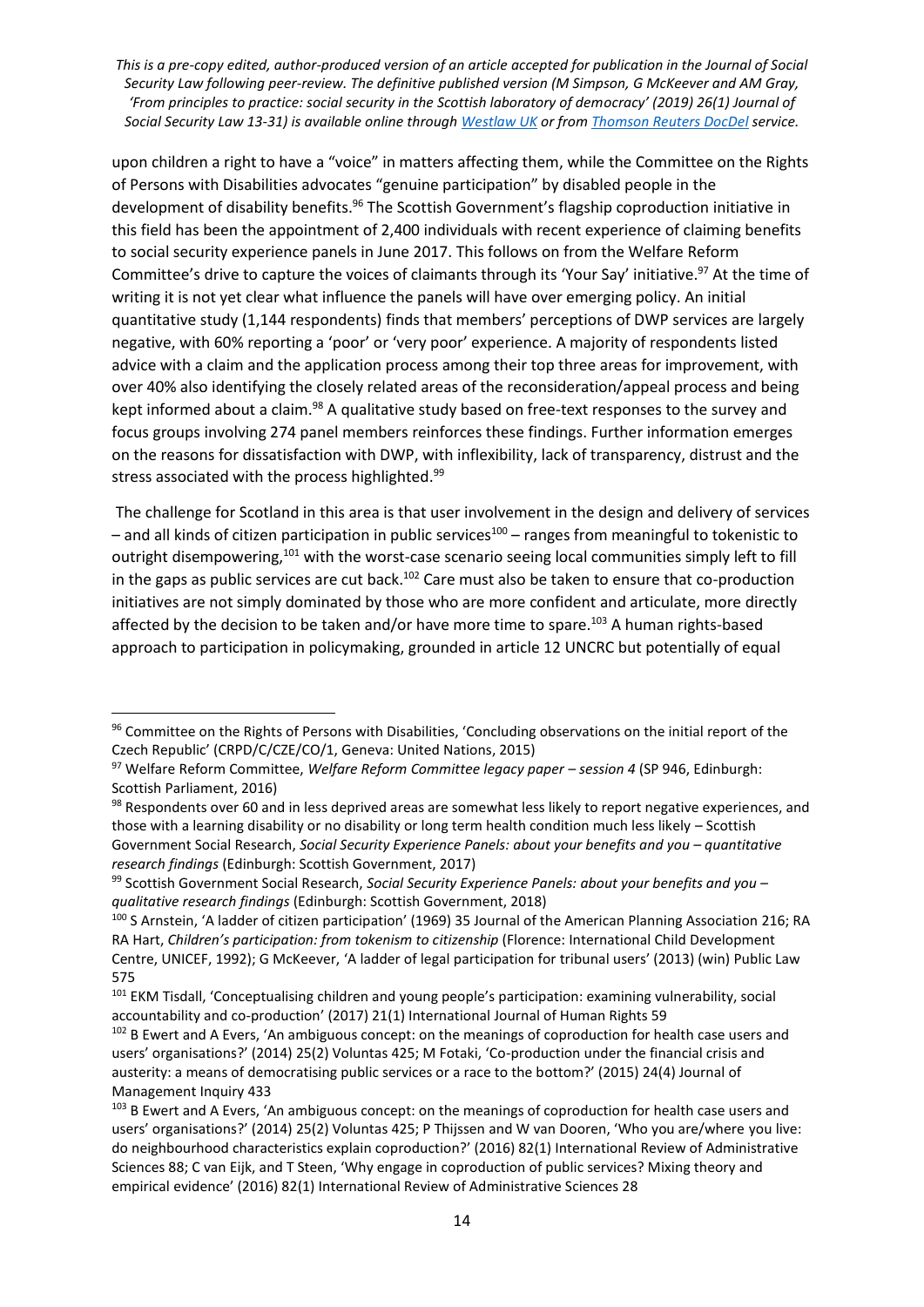relevance to adult social security users,<sup>104</sup> is proposed by Lundy.<sup>105</sup> According to this model, genuine user-shaped decision-making requires not only voice (the right to express one's views) but an opportunity and defined space in which to express those views, an audience willing to listen to the views and genuine influence, so that the views expressed are acted on as appropriate. For this voice to carry weight, it must express an informed view; where complex issues like social security, or indeed the concepts of dignity and respect, are concerned, this is likely to require capacity-building work with citizen participants in policymaking, for example to increase understanding of how the system works at present to underpin proposals for its future improvement.<sup>106</sup> Sicilia and others' study of the development of services for autistic children and their families in Lombardy illustrates the sustained effort required to recruit service users, persuade them that their involvement is worthwhile, support them in the development of proposals and retain their input through the pilot, implementation and dissemination phase. $107$  Experience panel members have been given space to express their views and the Scottish Government states that it will be a receptive audience. However, the experience panel outputs to date have clear limitations in their capacity to influence policy. The quantitative study provides a clear indication that DWP is poorly regarded by claimants, but gives only a very general account of which aspects of its service are at fault and no detail of why – although this is addressed to some extent in the qualitative follow-up. Responses to the question on priorities for improvement were constrained by the provision of a rather short list of options that did not include the level of benefit or the conditions for an award, with the qualitative study subject to a similar limitation in this case. A further weakness of an exclusive focus on the experiences of social security claimants in the coproduction process is that it risks missing out on the expertise and experience of frontline staff,<sup>108</sup> whose perspective on some matters might differ to claimants'.<sup>109</sup>

In principle, co-production methods can be applied to the design of both policy and delivery mechanisms in any area of social security. It is possible, though, to identify a number of areas in which the voice of the service user and of the Scottish people more widely particularly needs to be heard. As noted, disability benefits account for by far the largest share of expenditure among the devolved areas of the system. It is already known that actually taking control of and beginning to develop a Scottish incarnation of these benefits will take until at least 2020, providing a good opportunity to investigate how they might be improved under Holyrood control.<sup>110</sup>

Carers' benefits represent the second priority area in which the voice of claimants, or potential claimants, needs to be heard. Higher cash benefits are not the only means of supporting carers; some might prefer increased investment in respite care and other services to a further increase of the allowance. This is particularly pertinent where the proposed young carers' benefit is concerned.

<sup>104</sup> C Durose and L Richardson, *Designing public policy for co-production* (Bristol: Policy Press, 2015) 105 L Lundy, 'Voice is not enough: conceptualising Article 12 of the United Nations Convention on the Rights of the Child' (2007) 33 British Educational Research Journal 927

<sup>106</sup> L Lundy, L McEvoy and B Byrne, 'Working with young children as co-researchers: an approach informed by the United Nations Convention on the Rights of the Child' (2011) 22(5) Early Education and Development 714 107 M Sicilia, E, Guarini, A, Sancino, M, Andreani and R Ruffini, 'Public services management and co-production in multi-level governance settings' (2016) 82(1) International Review of Administrative Sciences 8 108 T Bovaird, G Stoker, T Jones, E Löffler and MP Roncancio, 'Activating collective coproduction of public services: influencing citizens to participate in complex governance mechanisms in the UK' (2016) 82(1) International Review of Administrative Sciences 47

<sup>109</sup> A Dunn, 'Activation workers' perceptions of their long-term unemployed clients' attitudes towards employment' (2013) 42(4) Journal of Social Policy 799

<sup>110</sup> Minister's announcement on roll-out of devolved benefits (April 2017?)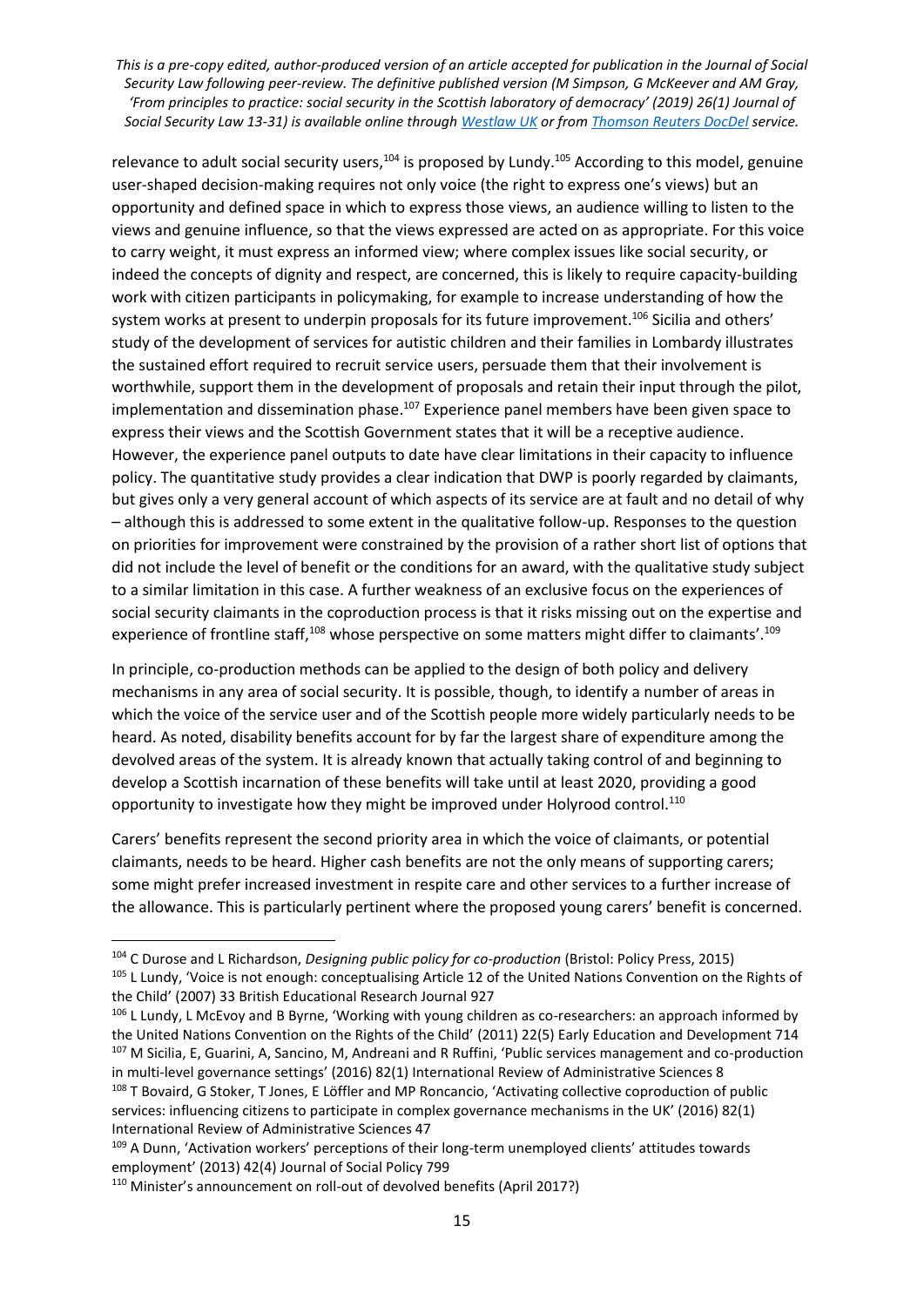That reducing poverty among young carers should be a priority is reinforced by the Child Poverty (Scotland) Act, but ensuring they enjoy as normal a childhood as possible is already enshrined as a priority for those working with them, $^{111}$  in keeping with a range of UNCRC provisions.<sup>112</sup> Again, a holistic assessment of young carers' needs and of how they understand a notional 'right to a childhood', informed by young carers themselves, has potential to identify alternative means of support to be prioritised over or delivered alongside the new benefit.

The co-production model should not be confined to the development of high level policies and systems, but employed in front line encounters. This is perhaps less relevant to the devolved benefits – once an award of a disability or carer's benefit is made, it may be years before the matter is revisited, so that there is little scope for developing an ongoing relationship between claimant and staff member. The benefits in which this can occur – jobseeker's allowance, employment and support allowance and universal credit – remain reserved, although the possibility of delivering frontline services through the Scottish social security agency might merit exploration. The approach is relevant to employment support schemes. If the work programme has been "worse than doing nothing" in its contribution to getting harder-to-help clients, including disabled people, reintegrated into the paid workforce, $113$  then it makes sense to involve those claimant groups in a discussion about what kind of support could help them return to employment. A voluntary employment support scheme should also be seen as an opportunity to increase the role of the individual claimant in shaping a personalised activation plan that aims to identify what he or she wants to achieve from participation and help make progress towards it – an approach that, in principle at least, is central to Scandinavian welfare-to-work models.<sup>114</sup>

### Conclusion

1

Social security law never stands still for long, but these are particularly significant times for its development at both national and devolved level. The trajectory of UK policy since 2010 has been consistently in the direction of reduced generosity towards and increasingly disciplinary treatment of working age claimants. Besides the coalition and Conservative governments' policy imperative of cutting expenditure, this approach has been driven by the assumption that "tough love"<sup>115</sup> is necessary to help move claimants (back) into paid work. A large part of the Scottish political elite has made its rejection of this analysis clear since 2011,<sup>116</sup> but prior to the Scotland Act 2016 the devolved institutions had little scope to put an alternative vision into practice. While devolved social security competences remain limited in their extent, and will be slow to bear fruit, there is now potential for Scotland to begin to act as a laboratory of democracy in this field. Initial indications are that policymakers there will be more inclined to experiment than their counterparts in Northern Ireland,

<sup>111</sup> Association of Directors of Adult Social Services and Association of Directors of Children's Services, *Young carers: personalisation and whole family approaches* (London: ADASS and ADCS, 2011)

<sup>&</sup>lt;sup>112</sup> For example, rights to development, cultural participation, association with others, family life, health, an adequate standard of living and play or leisure

<sup>113</sup> S Swinford, '£5bn Work Programme "worse than doing nothing"' (Daily Telegraph, 27 June 2013)

<sup>&</sup>lt;sup>114</sup> P van Aerschot, 'Administrative justice and the implementation of activation legislation in Denmark, Finland and Sweden' (2011) 18(1) Journal of Social Security Law 33

<sup>115</sup> Welfare Reform Committee, *Interim report on the new benefit sanctions regime: tough love or tough luck?* (SP552, Edinburgh: Scottish Parliament, 2014)

<sup>116</sup> Scot Parl deb 22 December 2011 session 4 col 4941-4989